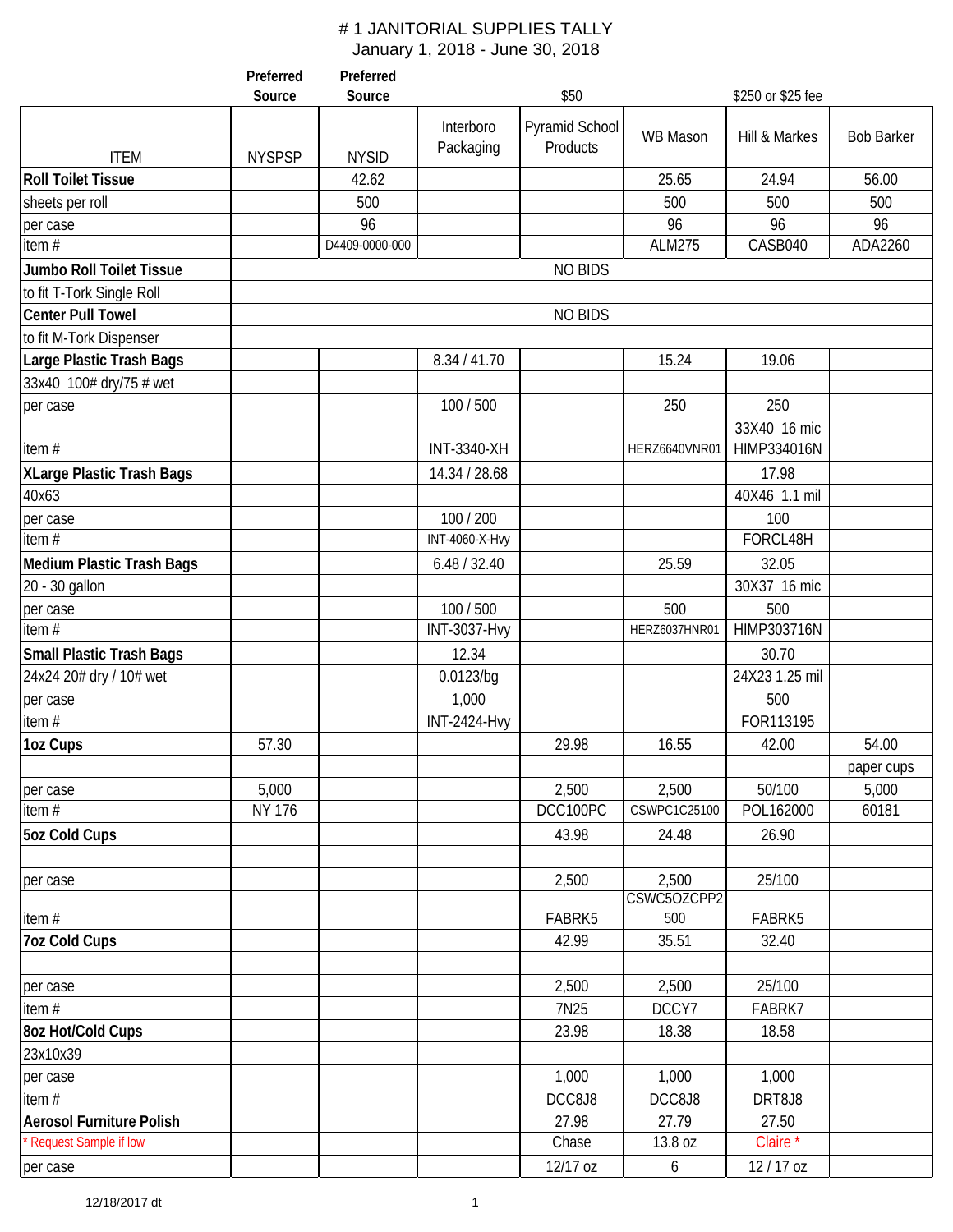| <b>ITEM</b>                          | <b>NYSPSP</b> | <b>NYSID</b>   | Interboro<br>Packaging       | Pyramid School<br>Products | <b>WB Mason</b>   | Hill & Markes       | <b>Bob Barker</b> |  |  |
|--------------------------------------|---------------|----------------|------------------------------|----------------------------|-------------------|---------------------|-------------------|--|--|
| item#                                |               |                |                              | 433-4109                   | SJN682275         | CLRCS232            |                   |  |  |
| <b>Multi Surface Dusting &amp;</b>   |               |                |                              |                            |                   |                     |                   |  |  |
| Cleaning                             |               |                |                              | 60.99                      | 22.65             | 39.74               |                   |  |  |
| Request Sample if low                |               |                |                              | Endust                     | 9.7 oz            | Claire <sup>*</sup> |                   |  |  |
| per case                             |               |                |                              | $6/15$ oz                  | 6                 | 12/19 oz            |                   |  |  |
| item#                                |               |                |                              | ELB6196291                 | SJN652989         | <b>GNR811</b>       |                   |  |  |
| Wood Cleaner/Polish, Orange          |               |                |                              |                            |                   |                     |                   |  |  |
| Glo or equal                         |               |                |                              | <b>NO BIDS</b>             |                   |                     |                   |  |  |
| Everyday Cleaner, Hardware &         |               |                |                              |                            |                   |                     |                   |  |  |
| Laminate Floor                       |               |                |                              |                            | 17.82             | 15.89               |                   |  |  |
|                                      |               |                |                              |                            |                   | $AP-7$              |                   |  |  |
| per case                             |               |                |                              |                            | $4$ /gal          | $4$ /gal            |                   |  |  |
| item #                               |               |                |                              |                            | NCL090129         | SMZP2666004         |                   |  |  |
| <b>Stainless Steel Cleaner</b>       | 42.35         |                |                              | 26.56                      | 26.30             | 24.95               |                   |  |  |
| 16-18 oz                             |               |                |                              | Chase                      | 18 oz             | Claire              |                   |  |  |
| per case                             | 6 qt          |                |                              | 12/18 oz                   | 12                | 12/14 oz            |                   |  |  |
| item $#$                             | NY 640.20     |                |                              | 433-4111                   | BWK347ACT         | CLRCS227            |                   |  |  |
| <b>Liquid Disinfectant / Cleaner</b> |               |                |                              |                            |                   |                     |                   |  |  |
| (non-abrasive)                       |               |                |                              | 40.89                      | 37.89             | 41.60               |                   |  |  |
|                                      |               |                |                              | 32 oz                      | 32 oz             | 32 oz               |                   |  |  |
| per case                             |               |                |                              | 8                          | 8                 | 8                   |                   |  |  |
| item#                                |               |                |                              | <b>PGC02287CT</b>          | <b>PGC02287CT</b> | PNG 02287           |                   |  |  |
| Roll Paper Towel - White             |               |                |                              |                            | 14.45             | 15.40               |                   |  |  |
|                                      |               |                |                              |                            | 85                | 85                  |                   |  |  |
| per case                             |               |                |                              |                            | 30                | 30                  |                   |  |  |
| item#                                |               |                |                              |                            | MRC06350          | CASK085             |                   |  |  |
| Roll Paper Towel - Brown             |               |                |                              |                            | 15.58             | 14.98               |                   |  |  |
|                                      |               |                |                              |                            | 800'              | brown               |                   |  |  |
| per case                             |               |                |                              |                            | 6                 | 6/800'              |                   |  |  |
| item $#$                             |               |                |                              |                            | MRCP728N          | <b>MORR6800</b>     |                   |  |  |
| <b>Brawny Paper Towel</b>            |               |                |                              |                            | 44.00             | 46.00               |                   |  |  |
|                                      |               |                |                              |                            |                   |                     |                   |  |  |
| per case                             |               |                |                              |                            | 30                | 30/40               |                   |  |  |
|                                      |               |                |                              |                            | PGC95028CT        | <b>PNG 95028</b>    |                   |  |  |
| item#                                |               |                |                              |                            |                   |                     |                   |  |  |
| <b>Bleach</b>                        |               |                |                              |                            | 7.99              | 14.50               |                   |  |  |
|                                      |               |                |                              |                            |                   | concentrated        |                   |  |  |
| per case                             |               |                |                              |                            | $6$ /gal          | 3/121 oz            |                   |  |  |
| item#                                |               |                |                              |                            | KIK11008635042    | CLX30966            |                   |  |  |
| Oxiclean                             |               |                |                              | 52.95                      | 39.45             | 21.00               |                   |  |  |
| $25$ lb                              |               |                |                              | 30 lb                      | 30 lb             | 50#                 |                   |  |  |
| per case                             |               |                |                              |                            | 1                 |                     |                   |  |  |
| item#                                |               |                |                              | CDC3320084012              | CDC3320084012     | SMZC0597050         |                   |  |  |
| Gloves - PF - Vinyl Exam (S)         | 35.00         | 39.35          | 23.30                        | 23.90                      | 22.68             | 31.30               | 32.50             |  |  |
|                                      |               |                |                              |                            |                   |                     |                   |  |  |
| per case                             | 10/100        | 1000           | 1,000                        | 10/100                     | 1,000             | 10/100              | 1,000             |  |  |
|                                      |               |                | MedPride/Llara-<br>Sm-VPFG-E |                            |                   |                     |                   |  |  |
| item $#$                             | NY 804.2      | C3318-0000-SMA |                              | <b>VSM5201</b>             | <b>CSWVECPFGS</b> | ISL102112           | 2GVP9-S           |  |  |
| Gloves - PF - Vinyl Exam (M)         | 35.00         | 39.35          | 23.30                        | 23.90                      | 22.68             | 31.30               | 32.50             |  |  |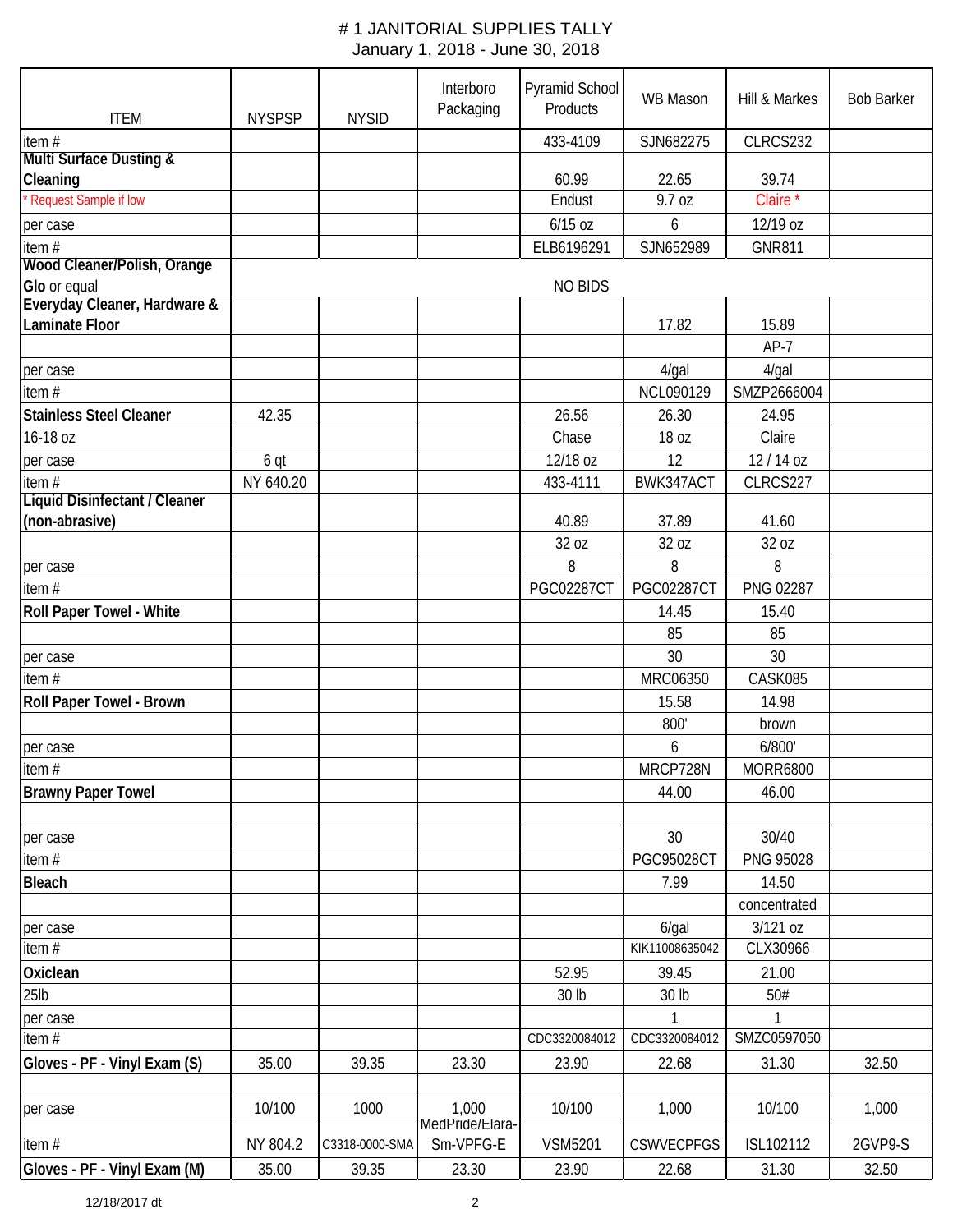| <b>ITEM</b>                    | <b>NYSPSP</b> | <b>NYSID</b>   | Interboro<br>Packaging            | Pyramid School<br>Products | <b>WB Mason</b>   | Hill & Markes      | <b>Bob Barker</b> |
|--------------------------------|---------------|----------------|-----------------------------------|----------------------------|-------------------|--------------------|-------------------|
|                                |               |                |                                   |                            |                   |                    |                   |
| per case                       | 10/100        | 1000           | 1,000                             | 10/100                     | 1,000             | 10/100             | 1,000             |
| item#                          | NY 804.3      | C3318-0000-MED | MedPride/Llara-<br>Med-VPFG-E     | <b>VMD5201</b>             | <b>CSWVECPFGM</b> | ISL102114          | GVP9-M            |
| Gloves - PF - Vinyl Exam (L)   | 35.00         | 39.35          | 23.30                             | 23.90                      | 22.68             | 31.30              | 32.50             |
|                                |               |                |                                   |                            |                   |                    |                   |
| per case                       | 10/100        | 1000           | 1,000<br>MedPride/Elara-          | 10/100                     | 1,000             | 10/100             | 1,000             |
| item#                          | NY 804.4      | C3318-0000-LGE | Lrg-VPFG-E                        | <b>VLG5201</b>             | CSWVECPFGL        | ISL102116          | GVP9-L            |
| Gloves - PF - Vinyl Exam (X-L) | 35.00         | 39.35          | 23.30                             | 23.90                      | 22.68             | 31.30              | 32.50             |
|                                |               |                |                                   |                            |                   |                    |                   |
| per case                       | 10/100        | 1000           | 1,000<br>MedPride/Elara-          | 10/100                     | 1,000             | 10/100             | 1,000             |
| item#                          | NY 804.5      | C3318-0000-XLG | XL-VPFG-E                         | <b>VXL5201</b>             | CSWVECPFGXL       | ISL102118          | GVP9-XL           |
| Gloves - PF - Latex (S)        |               | 38.61          | 26.80                             | 32.90                      | 23.99             | 33.95              | 45.50             |
|                                |               |                |                                   |                            |                   |                    |                   |
| per case                       |               | 1000           | 1,000<br>FirstCare/JobGuar        | 10/100                     | 1,000             | 10/100             | 1,000             |
| item#                          |               | C3315-000-SMA  | d-Sm-LPFG                         | LSM5201                    | <b>CSWLGPPFGS</b> | ISL100212          | ZGRPR-S           |
| Gloves - PF - Latex (M)        |               | 38.61          | 26.80                             | 32.90                      | 23.99             | 33.95              | 45.50             |
|                                |               |                |                                   |                            |                   |                    |                   |
| per case                       |               | 1000           | 1,000<br>FirstCare/JobGuar        | 10/100                     | 1,000             | 10/100             | 1,000             |
| item#                          |               | C3315-000-MED  | d-Med-LPFG                        | LMD5201                    | <b>CSWLGPPFGM</b> | ISL100214          | <b>GRPR-M</b>     |
| Gloves - PF - Latex (L)        |               | 38.61          | 26.80                             | 32.90                      | 23.99             | 33.95              | 45.50             |
|                                |               |                |                                   |                            |                   |                    |                   |
| per case                       |               | 1000           | 1,000                             | 10/100                     | 1,000             | 10/100             | 1,000             |
| item#                          |               | C3315-000-LGE  | FirstCare/JobGuar<br>d-Lrg-LPFG   | LLG5201                    | <b>CSWLGPPFGL</b> | ISL100216          | <b>GRPR-L</b>     |
| Gloves - PF - Latex (X-L)      |               | 38.61          | 26.80                             | 32.90                      | 23.99             | 33.95              | 45.50             |
|                                |               |                |                                   |                            |                   |                    |                   |
| per case                       |               | 1000           | 1,000                             | 10/100                     | 1,000             | 10/100             | 1,000             |
| item $#$                       |               | C3315-000-XLG  | FirstCare/JobGuar<br>d-XL-LPFG    | LXL5201                    | CSWLGPPFGXL       | ISL100218          | <b>GRPR-XL</b>    |
| Gloves - PF - Nitrile Exam (S) | 52.95         | 75.40          | 28.80                             | 34.90                      | 31.06             | 38.75              | 32.50             |
|                                |               | 8 mil          |                                   |                            |                   |                    |                   |
| per case                       | 10/100        | 500            | 1,000                             | 10/100                     | 1,000             | 4/250              | 1,000             |
| item#                          | NY 807.2      | C3319-0000-SMA | FirstCare/JobGuar<br>d-Sm-NPFG-E  | <b>NSM400</b>              | <b>CSWNEBPFGS</b> | <b>ISL103212AP</b> | <b>BPFN-S</b>     |
| Gloves - PF - Nitrile Exam (M) | 52.95         | 75.40          | 28.80                             | 34.90                      | 31.06             | 38.75              | 32.50             |
|                                |               | 8 mil          |                                   |                            |                   |                    |                   |
| per case                       | 10/100        | 500            | 1,000                             | 10/100                     | 1,000             | 4/250              | 1,000             |
| item#                          | NY 807.3      | C3319-0000-MED | FirstCare/JobGuar<br>d-Med-NPFG-E | <b>NMD400</b>              | <b>CSWNEBPFGM</b> | <b>ISL103214AP</b> | <b>BPFN-M</b>     |
| Gloves - PF - Nitrile Exam (L) | 52.95         | 75.40          | 28.80                             | 34.90                      | 31.06             | 38.75              | 32.50             |
|                                |               | 8 mil          |                                   |                            |                   |                    |                   |
| per case                       | 10/100        | 500            | 1,000                             | 10/100                     | 1,000             | 4/250              | 1,000             |
| item $#$                       | NY 807.4      | C3319-0000-LGE | FirstCare/JobGuar<br>d-Lrg-NPFG-E | <b>NLG400</b>              | CSWNEBPFGL        | <b>ISL103216AP</b> | <b>BPFN-L</b>     |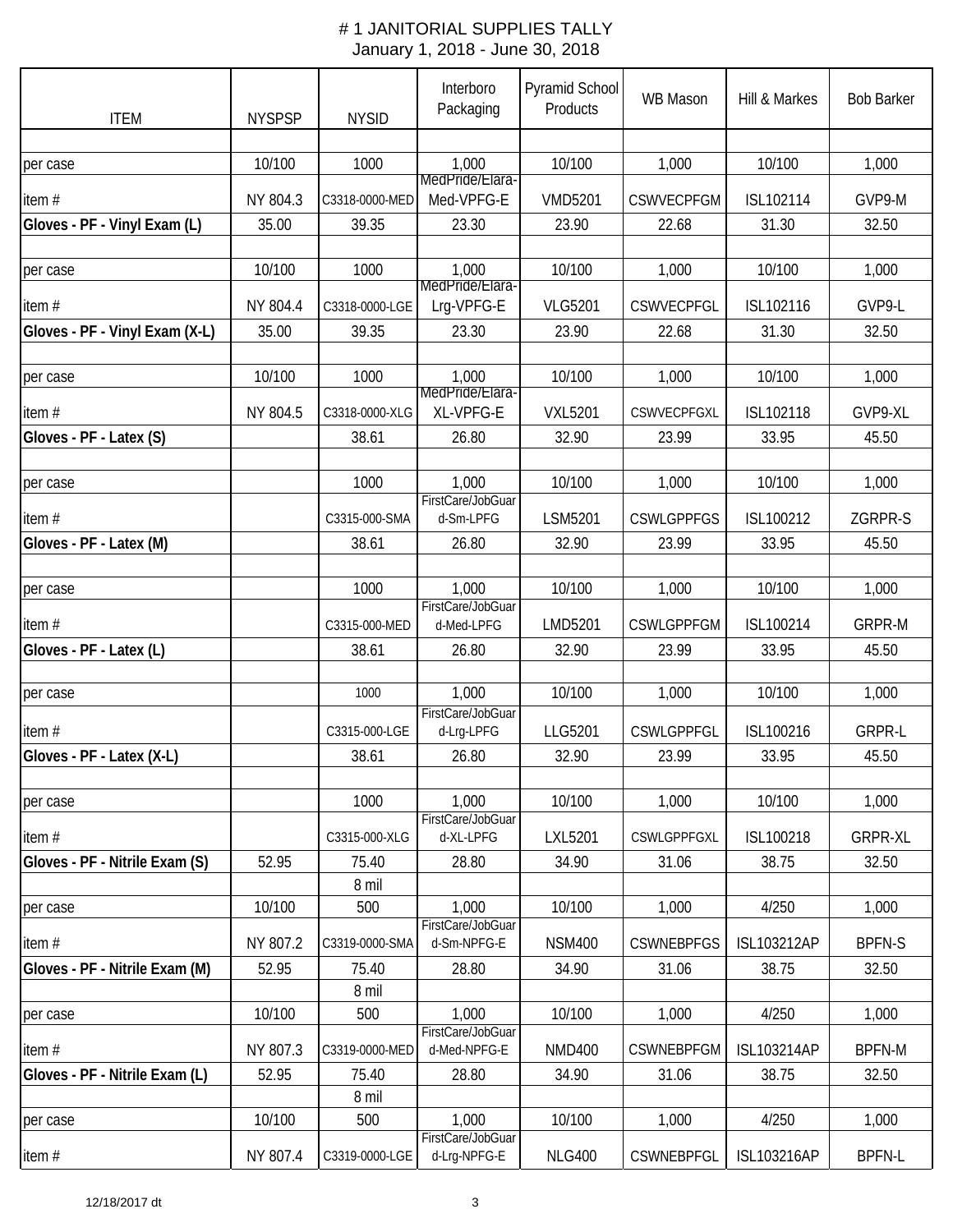| <b>ITEM</b>                                         | <b>NYSPSP</b> | <b>NYSID</b>   | Interboro<br>Packaging | Pyramid School<br>Products | <b>WB Mason</b>                | Hill & Markes             | <b>Bob Barker</b> |
|-----------------------------------------------------|---------------|----------------|------------------------|----------------------------|--------------------------------|---------------------------|-------------------|
| Gloves - PF - Nitrile Exam (X-L)                    | 52.95         | 75.40          | 28.80                  | 34.90                      | 31.06                          | 38.75                     | 32.50             |
|                                                     |               | 8 mil          |                        |                            |                                |                           |                   |
| per case                                            | 10/100        | 500            | 1,000                  | 10/100                     | 1,000                          | 4/250                     | 1,000             |
|                                                     |               |                | FirstCare/JobGuar      |                            |                                |                           |                   |
| item #                                              | NY 807.5      | C3319-0000-XLG | d-XL-NPFG-E            | <b>NXL400</b>              | CSWNEBPFGXL                    | <b>ISL103218AP</b>        | <b>BPFN-XL</b>    |
| Plunger                                             |               |                |                        | 2.87                       | 2.54                           | 4.30                      |                   |
| per case                                            |               |                |                        | ea                         | ea                             | ea                        |                   |
| item #                                              |               |                |                        | 280174                     | BBP510106                      | <b>BWK09201EA</b>         |                   |
| Toilet Brush w/Holder                               |               |                |                        | 2.48                       | 1.65<br>.88 & .77              | 2.65                      |                   |
| per case                                            |               |                |                        | ea                         | ea                             | ea                        |                   |
| item#                                               |               |                |                        | FG6310 &<br>FG6311         | RCP631000WE &<br>RCP631100WE   | <b>IMP333</b>             |                   |
| Brooms, Corn Maid                                   | 127.32        |                |                        | 2.46<br>36"                |                                | 4.60                      |                   |
| per case                                            | 12            |                |                        | ea                         |                                | ea                        |                   |
| item#                                               | <b>NY 337</b> |                |                        | 534                        |                                | OCD61036                  |                   |
| Brooms, Angled, 12"                                 |               |                |                        |                            |                                |                           |                   |
| Polypropylene Bristle, w/Vinyl                      |               |                |                        |                            |                                |                           |                   |
| <b>Coated Handle</b>                                | 30.00         |                |                        | 3.89                       |                                | 4.50<br>11" Blk Metal Hle |                   |
|                                                     |               |                |                        |                            |                                |                           |                   |
| per case                                            | 6             |                |                        | ea                         |                                | ea                        |                   |
| item#                                               | <b>NY 331</b> |                |                        | <b>BR1024MH</b>            |                                | OCD6410                   |                   |
| Push Broom w/Non-Wood<br>Handle - 2' wide           |               |                |                        | 17.69                      | 15.00                          |                           |                   |
|                                                     |               |                |                        | Fiberglass                 | 11.53 & 3.47                   |                           |                   |
|                                                     |               |                |                        |                            |                                |                           |                   |
| per case<br>item #                                  |               |                |                        | ea<br>BH11008 &<br>M106060 | ea<br>BBP100324 &<br>BBP140860 |                           |                   |
| Push Broom w/Non-Wood                               |               |                |                        |                            |                                |                           |                   |
| Handle - 4' wide                                    |               |                |                        | <b>NO BIDS</b>             |                                |                           |                   |
| Air Deodorizer                                      |               |                |                        |                            | 21.88                          | 21.74                     |                   |
|                                                     |               |                |                        |                            |                                | qt                        |                   |
| per case                                            |               |                |                        |                            | 12                             | 12                        |                   |
| item $#$<br>Air Freshener - 9.7 oz Febreze          |               |                |                        |                            | BCC2351200                     | SMZL2107012               |                   |
| Air Effects or equal                                |               |                |                        | 27.99                      | 18.10                          | 23.98                     |                   |
|                                                     |               |                |                        | Febreze                    | 9.7 oz                         | Goodsense                 |                   |
| per case                                            |               |                |                        | 9/9.7 oz                   | 6                              | 6/16 oz                   |                   |
| item #                                              |               |                |                        | <b>PGC45536CT</b>          | <b>PGC97565CT</b>              | DIV100949179              |                   |
| <b>Spray Disinfectant</b>                           |               |                |                        | 25.79                      | 20.53                          | 20.85                     |                   |
| 6.5 oz                                              |               |                |                        | Chase                      | 6.5 oz                         | Claire                    |                   |
| per case                                            |               |                |                        | 12/16.5 oz                 | 12                             | 12/15.5 oz                |                   |
| item $#$                                            |               |                |                        | 433-4104                   | CHP34104                       | CLRCS238                  |                   |
| Odor Obsorbing Gel - 8 oz<br>Natural Magic or equal |               | 92.93          |                        |                            | 4.16                           | 29.00                     |                   |
|                                                     |               |                |                        |                            |                                | Nilodor                   |                   |
|                                                     |               |                |                        |                            |                                |                           |                   |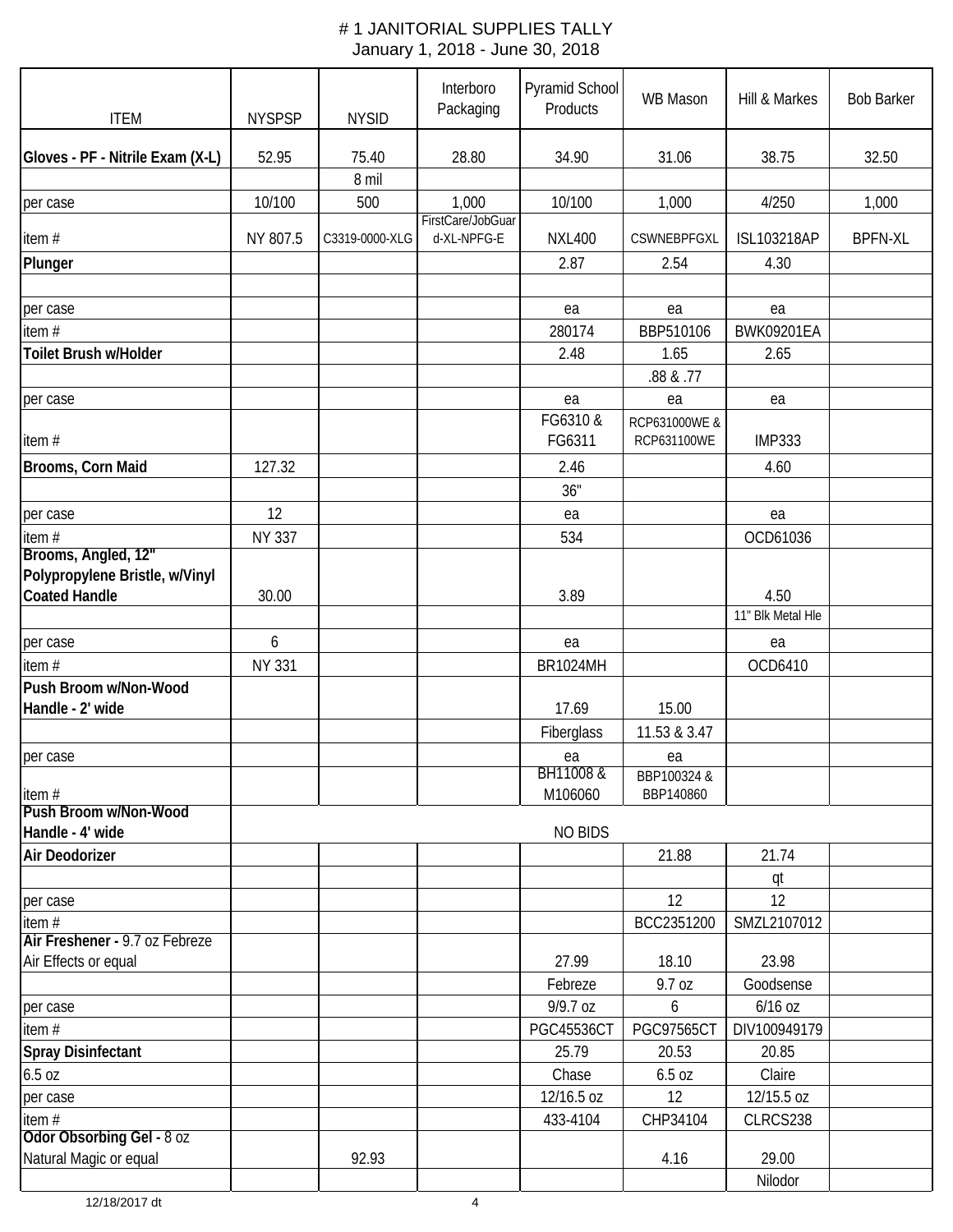| <b>ITEM</b>                                              | <b>NYSPSP</b> | <b>NYSID</b>         | Interboro<br>Packaging | Pyramid School<br>Products | WB Mason                  | Hill & Markes         | <b>Bob Barker</b> |
|----------------------------------------------------------|---------------|----------------------|------------------------|----------------------------|---------------------------|-----------------------|-------------------|
| per case<br>item $#$                                     |               | 24<br>D4658-0000-000 |                        |                            | $\mathbf{1}$<br>DEL1011EA | $6/12$ oz<br>NIL8NLC  |                   |
| <b>Universal Telescopic Window</b><br>Squeegee Pole      |               |                      |                        |                            | 31.85                     | 31.00                 |                   |
| 4-8' extension                                           |               |                      |                        |                            |                           |                       |                   |
| per case                                                 |               |                      |                        |                            | ea                        | ea                    |                   |
| item $#$                                                 |               |                      |                        |                            | UNGEP24R                  | UNGEP24R              |                   |
| <b>Bi-Level Deck Scrub Brush</b>                         |               |                      |                        | 10.97                      | 8.49                      | 7.00                  |                   |
|                                                          |               |                      |                        |                            | 6.11 & 2.38               |                       |                   |
| per case                                                 |               |                      |                        | ea                         | ea                        | ea                    |                   |
| item#                                                    |               |                      |                        | 284+01101                  | BBP230310 &<br>BBP140160  | OCD27190 &<br>RUB6361 |                   |
| 8oz Mop Head                                             |               |                      |                        | 30.96                      |                           | 31.50                 |                   |
|                                                          |               |                      |                        | rayon                      |                           | 2-3 wks               |                   |
| per case                                                 |               |                      |                        | 12                         |                           | 6<br>RUBFGA41306      |                   |
| item#                                                    |               |                      |                        | RM3316\$                   |                           | WH00                  |                   |
| 16oz Mop Head                                            |               |                      |                        | 23.88                      | 17.36                     | 9.20                  |                   |
|                                                          |               |                      |                        | rayon                      |                           | 2-3 wks               |                   |
| per case<br>item $#$                                     |               |                      |                        | 12<br>RM3016\$             | 12<br>SLD4600240          | 3<br>TUWDOL161PK3     |                   |
|                                                          |               |                      |                        |                            |                           |                       |                   |
| 20oz Mop Head                                            |               |                      |                        | 28.68<br>rayon             | 21.25                     | 9.70                  |                   |
| per case                                                 |               |                      |                        | 12                         | 12                        | 3                     |                   |
| item #                                                   |               |                      |                        | RM3020\$                   | SLD4600480                | TUWDOL201PK3          |                   |
| Cotton Wall Mop Pad - 5"x8 1/2"<br>Geerpes 9502 or equal |               |                      |                        | 10.98                      |                           |                       |                   |
|                                                          |               |                      |                        | ea                         |                           |                       |                   |
| per case                                                 |               |                      |                        |                            |                           |                       |                   |
| item #<br>Microfiber Wall Wash Mop Pad -<br>5"x10 1/2"   |               |                      |                        | 9502                       |                           | 48.75                 |                   |
|                                                          |               |                      |                        |                            |                           | $2-3$ wks             |                   |
| per case                                                 |               |                      |                        |                            |                           | 12                    |                   |
| item $#$                                                 |               |                      |                        |                            |                           | TUWMMS9GWL            |                   |
| Handle for above Microfiber<br>Wall Wash Mop             |               |                      |                        |                            |                           | 44.94                 |                   |
|                                                          |               |                      |                        |                            |                           | $2-3$ wks             |                   |
| per case                                                 |               |                      |                        |                            |                           | 6                     |                   |
| item $#$                                                 |               |                      |                        |                            |                           | TUWPTZ9               |                   |
| Wet Mop - Heavy Duty -<br>Washable - 4 ply - 8 oz        |               |                      |                        | 2.87                       | 15.70                     |                       |                   |
|                                                          |               |                      |                        |                            |                           |                       |                   |
| per case                                                 |               |                      |                        | ea                         | $6$ / $ct$<br>RCPC111WHI  |                       |                   |
| item #                                                   |               |                      |                        | ASB1SB                     | (SM)                      |                       |                   |
| Wet Mop - Heavy Duty -<br>Washable - 4 ply - 12 oz       |               |                      |                        | 2.90                       | 16.95                     | 8.70                  |                   |
|                                                          |               |                      |                        |                            |                           |                       |                   |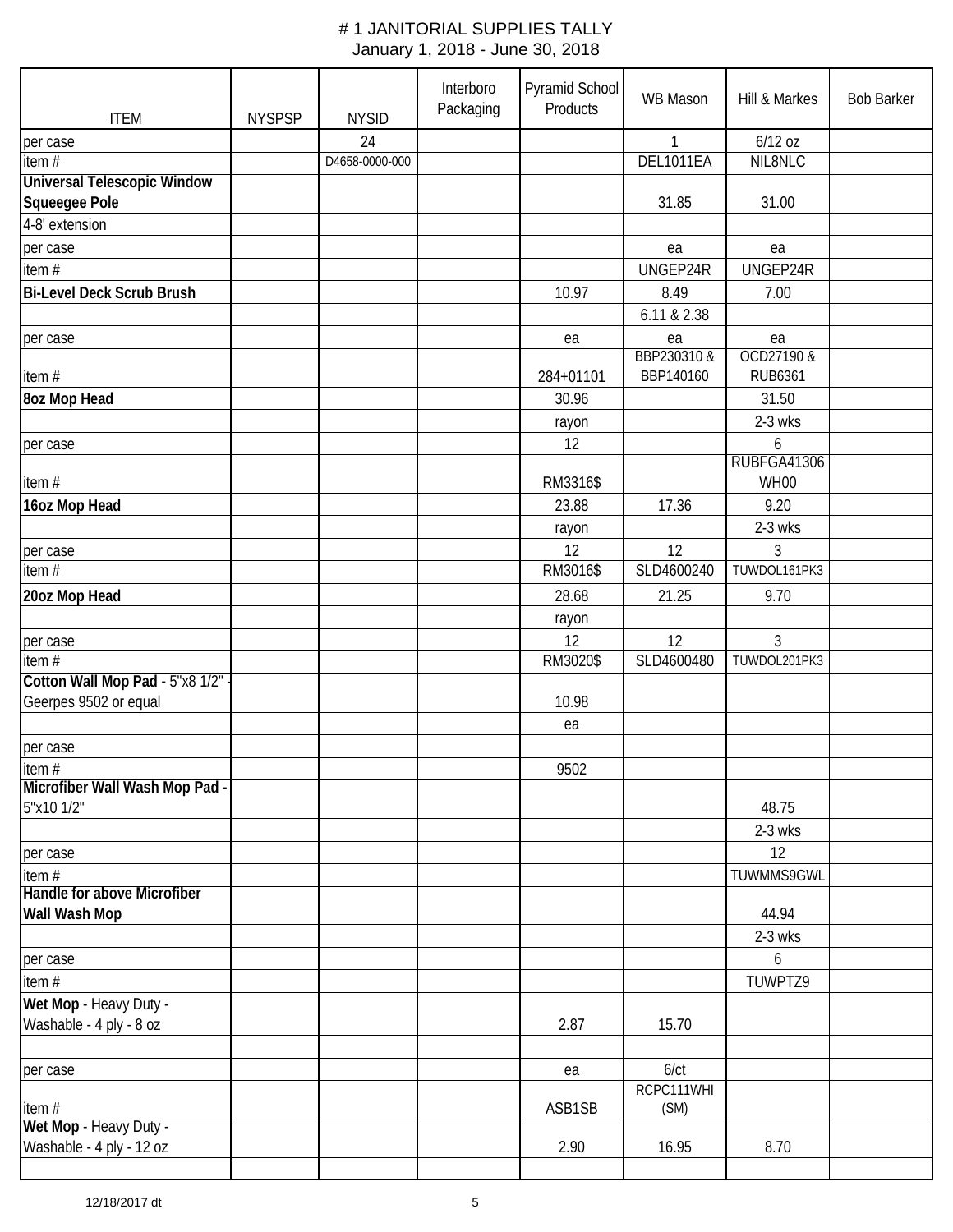| <b>ITEM</b>                           | <b>NYSPSP</b> | <b>NYSID</b> | Interboro<br>Packaging | Pyramid School<br>Products | <b>WB Mason</b>     | Hill & Markes                | <b>Bob Barker</b>       |
|---------------------------------------|---------------|--------------|------------------------|----------------------------|---------------------|------------------------------|-------------------------|
| per case                              |               |              |                        | ea                         | 6                   | 3                            |                         |
| item#                                 |               |              |                        | ASB1S                      | RCPC112WHI<br>(MED) | TUWDOL125PK3                 |                         |
| Wet Mop - Heavy Duty -                |               |              |                        |                            |                     |                              |                         |
| Washable - 4 ply - 16 oz              |               |              |                        | 3.09                       | 24.25               | 9.46                         |                         |
|                                       |               |              |                        |                            |                     |                              |                         |
| per case                              |               |              |                        | ea                         | 12                  | 3                            |                         |
|                                       |               |              |                        |                            | RCPFGC11306B        |                              |                         |
| item#                                 |               |              |                        | ASB1M                      | $LOO$ (LG)          | TUWDOL165PK3                 |                         |
| <b>Commercial Rectangle Down</b>      |               |              |                        | 45.99                      | 37.85               |                              |                         |
| Press Mop Bucket w/Wringer            |               |              |                        |                            |                     | 39.20                        |                         |
| 20 qt                                 |               |              |                        | Rubbermaid                 |                     | Rubbermaid                   |                         |
| per case                              |               |              |                        | ea                         | ea                  | 35 qt<br><b>RUBFG757788Y</b> |                         |
| item#                                 |               |              |                        | FG757788YEL                | <b>RCP757788YW</b>  | EL                           |                         |
| Side Press Mop Bucket                 |               |              |                        |                            |                     |                              |                         |
| w/Wringer                             |               |              |                        | 46.98                      | 35.89               | 57.51                        |                         |
| $26$ qt                               |               |              |                        | Rubbermaid                 |                     | Impact                       |                         |
| per case                              |               |              |                        | ea                         | ea                  | ea                           |                         |
| $\overline{\text{item}}$ #            |               |              |                        | FG758088YEL                | RCP758088YW         | IMP60002635EA                |                         |
| Murphy's Oil                          |               |              |                        |                            | 46.11               | 52.00                        |                         |
|                                       |               |              |                        |                            |                     | gal                          |                         |
|                                       |               |              |                        |                            | gal<br>4            | 4                            |                         |
| per case                              |               |              |                        |                            |                     |                              |                         |
| item#                                 |               |              |                        |                            | CPC01103EA          | CPL1103                      |                         |
| Bully creme cleanser -qt              |               |              |                        |                            | 22.67               | 19.58                        |                         |
|                                       |               |              |                        |                            | qt<br>12            | qt<br>12                     |                         |
| per case                              |               |              |                        |                            |                     |                              |                         |
| item #                                |               |              |                        |                            | <b>NCL172545</b>    | SMZG1325012                  |                         |
| Digest - gal or equal                 |               |              |                        |                            | 30.65               | 24.45                        |                         |
|                                       |               |              |                        |                            | 4 gal               | 4 gal                        |                         |
| per case<br>item #                    |               |              |                        |                            | CALISZD0860004      | SMZD0860004                  |                         |
| Powder Cleaner                        |               |              |                        | 27.98                      | 15.87               | 17.65                        |                         |
| Clorox or equal                       |               |              |                        | Babo                       |                     | Babo w/bleach                |                         |
| per case                              |               |              |                        | 24/21 oz                   | 24/21 oz            | 24/21 oz                     |                         |
| item $#$                              |               |              |                        | P752088                    | CALICCP752088       | CAL752088                    |                         |
| Simple Green - gal or equal           |               |              |                        |                            | 55.61               | 24.00                        |                         |
| Sample & Specs                        |               |              |                        |                            |                     | Stryke Force                 |                         |
|                                       |               |              |                        |                            | gal                 |                              |                         |
| per case                              |               |              |                        |                            | 6                   | $4$ /gal                     |                         |
| item #<br>Bissell - Carpet Shampoo or |               |              |                        |                            | SMP13005CT          | SMZC0595004                  |                         |
| equal                                 |               |              |                        |                            | 47.06               | 19.75                        |                         |
| Sample & Specs                        |               |              |                        |                            |                     | Pickup                       |                         |
|                                       |               |              |                        |                            | 4 gal               | $4$ /gal                     |                         |
| per case                              |               |              |                        |                            | FKLF538022          | SMZP2669004                  |                         |
| item #                                |               |              |                        |                            |                     |                              |                         |
| 32oz Spray Bottles                    | 35.02         |              |                        | .40                        | .36                 | .43                          | 6.00                    |
|                                       | 12            |              |                        | ea                         | ea                  |                              | w/trigger spray<br>3/cs |
| per case<br>item #                    | NY 639.2      |              |                        | 5032WG                     | TOL120125           | ea<br><b>IMP5032WG</b>       | 130553                  |
|                                       |               |              |                        |                            |                     |                              |                         |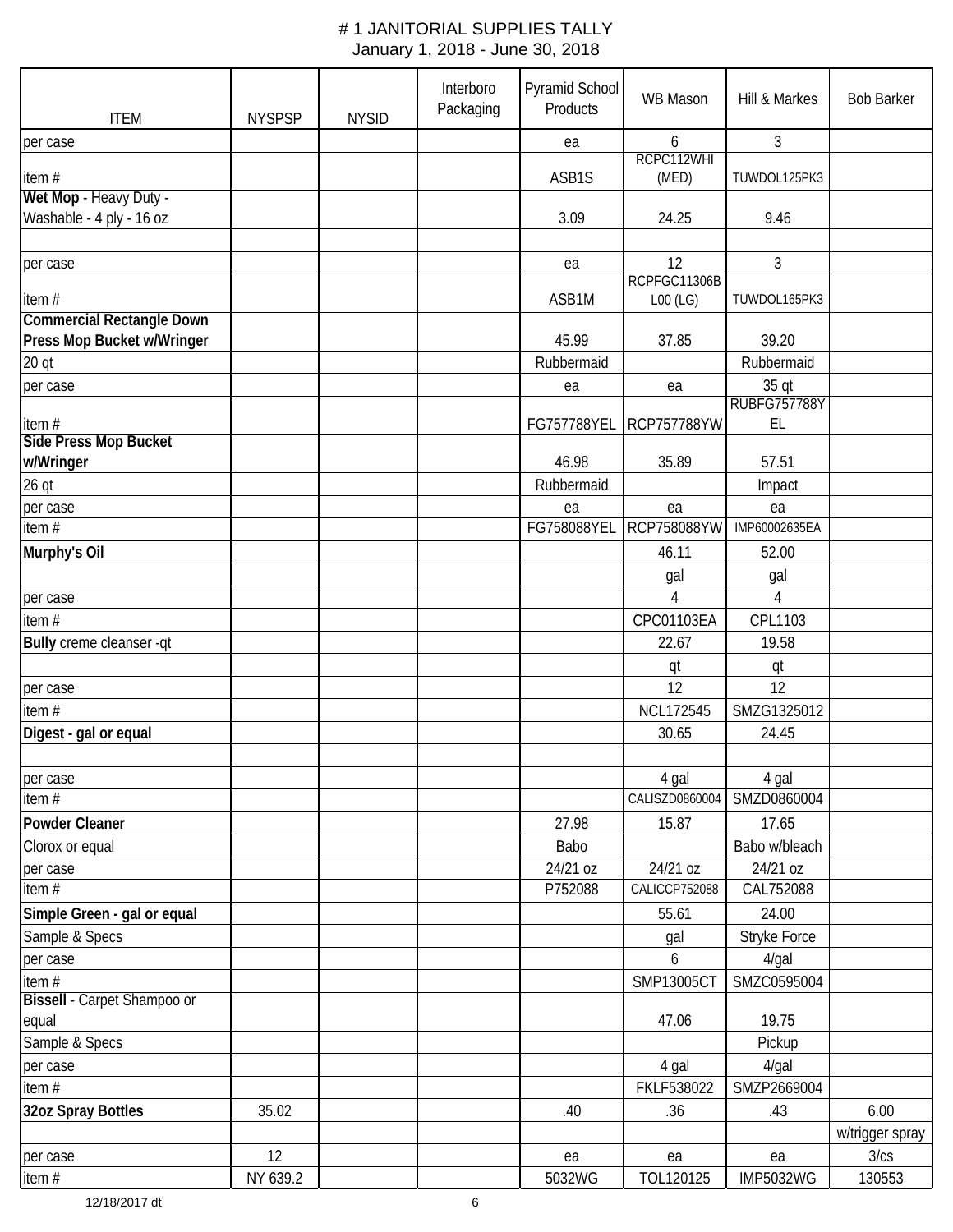| <b>ITEM</b>                 | <b>NYSPSP</b> | <b>NYSID</b>   | Interboro<br>Packaging | Pyramid School<br>Products | WB Mason               | Hill & Markes    | <b>Bob Barker</b> |
|-----------------------------|---------------|----------------|------------------------|----------------------------|------------------------|------------------|-------------------|
| <b>Trigger Sprayers</b>     | 15.37         |                |                        | .39                        | .33                    | .37              |                   |
|                             |               |                |                        |                            |                        |                  |                   |
| per case                    | 12            |                |                        | ea                         | ea                     | ea               |                   |
| item#                       | NY 639.25     |                |                        | 4902                       | TOL110246              | <b>IMP4902</b>   |                   |
| <b>Mop Handles</b>          |               |                |                        | 4.95                       | 4.92                   | 5.80             | 105.00            |
|                             |               |                |                        |                            |                        |                  |                   |
| per case                    |               |                |                        | ea                         | ea                     | ea               | 12/cs             |
| item #                      |               |                |                        | 01205NB                    | <b>BWK620</b>          | OCD6511          | 70302             |
| <b>Floor Wax</b>            |               |                |                        |                            | 43.79                  | 44.00            |                   |
|                             |               |                |                        |                            |                        | 2-3 weeks        |                   |
| per case                    |               |                |                        |                            | 5 gal<br>CALISZCS07400 | 5 gal            |                   |
|                             |               |                |                        |                            |                        |                  |                   |
| item#                       |               |                |                        |                            | 05                     | SMZCS0740005     |                   |
| <b>Floor Stripper</b>       | 81.33         | 47.94          |                        |                            | 35.67                  | 30.30            |                   |
|                             |               |                |                        |                            |                        | 2-3 weeks        |                   |
| per case                    | 4/gal         | $4$ /gal       |                        |                            | 5 gal                  | 5 gal            |                   |
| item $\overline{H}$         | NY 646        | D4508-0000-000 |                        |                            | CALISZR3025005         | SMZR3025005      |                   |
| <b>Floor Finish</b>         |               | 59.60          |                        |                            | 43.79                  | 44.00            |                   |
|                             |               |                |                        |                            |                        | 2-3 weeks        |                   |
| per case                    |               | 4/gal          |                        |                            | $\overline{4}$         | 5 gal            |                   |
| item#                       |               | D4507-0000-000 |                        |                            | CALISZCS074000<br>5    | SMZCS0740005     |                   |
| Cleaner / Degreaser         |               | 44.04          |                        |                            | 17.82                  | 15.89            |                   |
| Simonize AP7                |               | gal            |                        |                            |                        | gal              |                   |
| per case                    |               | 4              |                        |                            | 4                      | 4                |                   |
| item#                       |               | D4501-0000-000 |                        |                            | NCL090129              | SMZP2666004      |                   |
| Cleaner / Degreaser         |               |                |                        |                            | 18.60                  | 18.68            |                   |
| Simonize Strike Force       |               |                |                        |                            |                        | qt               |                   |
| per case                    |               |                |                        |                            | 4                      | 12               |                   |
| item #                      |               |                |                        |                            | BCC1973200             | SMZC0595012      |                   |
| GOJO Liquid Hand Soap       |               |                |                        |                            | 40.78                  | 40.74            |                   |
| 2L-2217                     |               |                |                        |                            | 2000ml                 | 2000ml           |                   |
| per case                    |               |                |                        |                            | $\overline{4}$         | 4                |                   |
| item#                       |               |                |                        |                            | GOJ2217                | GJ221704         |                   |
| Dispenser for 2217          |               |                |                        |                            | $\boldsymbol{0}$       | $\boldsymbol{0}$ |                   |
|                             |               |                |                        |                            |                        |                  |                   |
| per case                    |               |                |                        |                            | ea                     | 8/cs             |                   |
| item#                       |               |                |                        |                            | GOJ2230                | GJ223008         |                   |
| <b>Liquid Hand Soap</b>     |               |                |                        |                            | 19.07                  | 16.50            |                   |
|                             |               |                |                        |                            |                        | gal              |                   |
| per case                    |               |                |                        |                            | 4                      | 4                |                   |
| item #                      |               |                |                        |                            | <b>NCL34529</b>        | SMZCS025004      |                   |
| <b>Hand Sanitizers</b>      |               |                |                        | 58.98                      | 45.23                  | 45.00            |                   |
| Purell 9656/9657            |               |                |                        | 800ml                      | 800ml                  | 800ml            |                   |
| per case                    |               |                |                        | 6                          | 6                      | 6                |                   |
| item#                       |               |                |                        | 9656-06CT                  | GOJ965606CT            | GJ965606         |                   |
| <b>Hand Sanitizers Foam</b> |               |                |                        | 67.96                      | 28.99                  | 50.68            | 52.20             |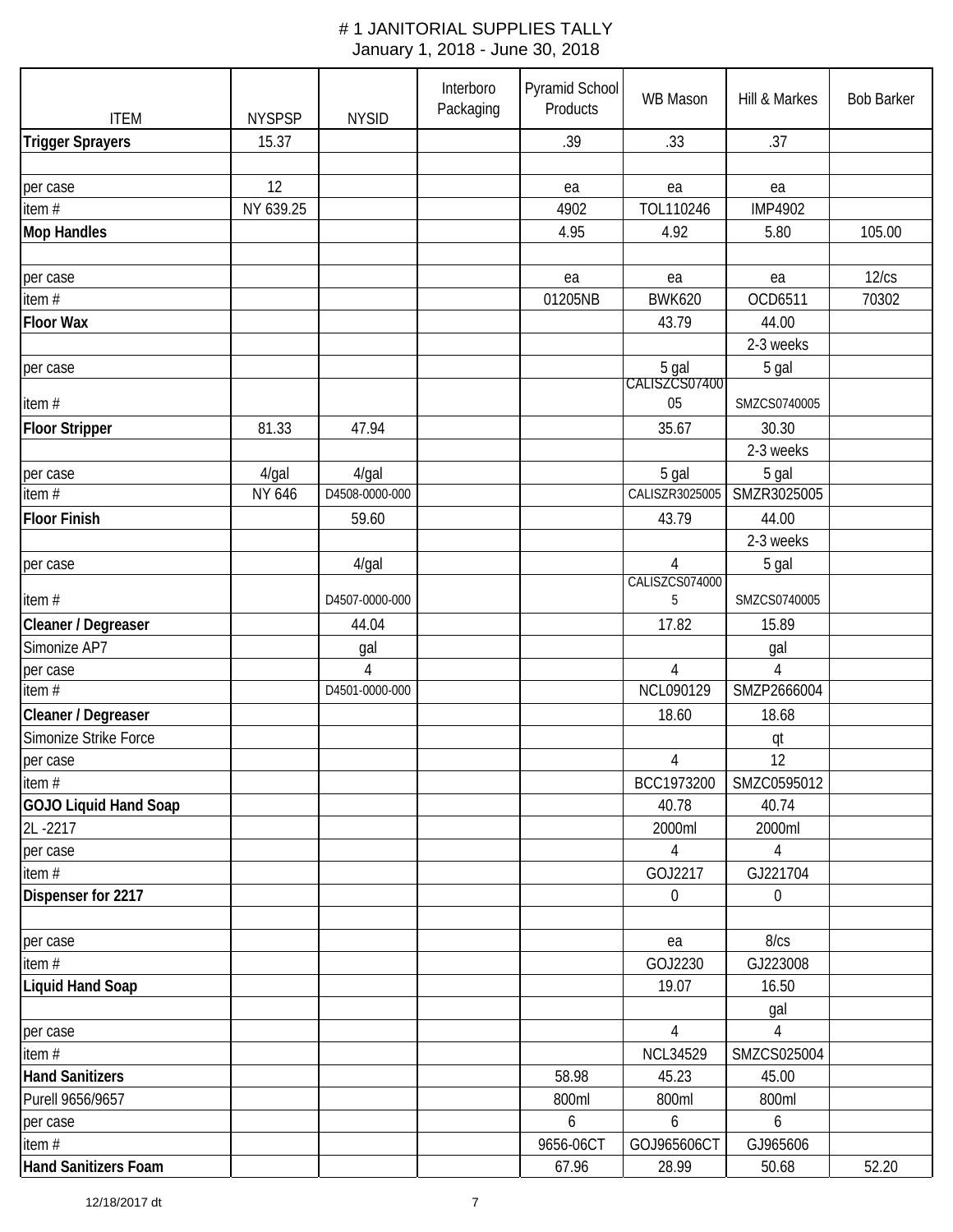| <b>ITEM</b>                                      | <b>NYSPSP</b> | <b>NYSID</b>   | Interboro<br>Packaging | Pyramid School<br>Products | <b>WB Mason</b> | Hill & Markes     | <b>Bob Barker</b> |
|--------------------------------------------------|---------------|----------------|------------------------|----------------------------|-----------------|-------------------|-------------------|
| 5392                                             |               |                |                        | 1200ml                     | 1200ml          | 1200ml            | Deb               |
| per case                                         |               |                |                        | $\overline{2}$             | $\mathbf{1}$    | $\overline{2}$    | 6/cs              |
| item#                                            |               |                |                        | 5392-02CT                  | GOJ539202EA     | GJ539202          | 56827             |
| Liquid (HE) Laundry Detergent -                  |               |                |                        |                            |                 |                   |                   |
| 100 oz                                           |               | 42.46          |                        | 87.96                      |                 | 20.00             |                   |
|                                                  |               |                |                        | Tide                       |                 | Simonize          |                   |
| per case                                         |               | 4/gal          |                        | 4/100 oz                   |                 | 4/gal             |                   |
| item $#$                                         |               | D4724-0000-001 |                        | PGC13789                   |                 | SMZW420004        |                   |
| Type U - Prolux Vacuum Bags                      |               |                |                        |                            | 49.05           |                   |                   |
| per case                                         |               |                |                        |                            | 18              |                   |                   |
| item#                                            |               |                |                        |                            | APCJANELU2      |                   |                   |
| <b>Mighty Mite Type MM Vacuum</b><br><b>Bags</b> |               |                |                        |                            | 8.96            |                   |                   |
| per case                                         |               |                |                        |                            | 18              |                   |                   |
| item $#$                                         |               |                |                        |                            | EUR60295C6      |                   |                   |
| Sanitaire Vacuum Bags - UP 1 -                   |               |                |                        |                            |                 |                   |                   |
| 9100, C4900                                      |               |                |                        | <b>NO BIDS</b>             |                 |                   |                   |
| Sanitaire Vacuum Bags - SD -                     |               |                |                        |                            |                 |                   |                   |
| P1/6600                                          |               |                |                        |                            | 41.95           |                   |                   |
| per case                                         |               |                |                        |                            | 50              |                   |                   |
| item $#$                                         |               |                |                        |                            | EUR63262B10CT   |                   |                   |
| Vacuum Cleaner Scent Tabs -<br>Style 515         |               |                |                        |                            |                 | 80.00             |                   |
|                                                  |               |                |                        |                            |                 |                   |                   |
| per case                                         |               |                |                        |                            |                 | 9/12              |                   |
| item $#$                                         |               |                |                        |                            |                 | <b>NILAS00305</b> |                   |
| Ecolab TriStar Flexylight                        |               |                |                        |                            |                 | 117.89            |                   |
| #16326                                           |               |                |                        |                            |                 |                   |                   |
| per case                                         |               |                |                        |                            |                 | 5 gal             |                   |
| item#                                            |               |                |                        |                            |                 | ECO6116326        |                   |
| <b>Ecolab Neutral Floor Cleaner</b>              |               |                |                        |                            |                 | 56.60             |                   |
| #6100035                                         |               |                |                        |                            |                 | 2 liter           |                   |
| per case                                         |               |                |                        |                            |                 | $\overline{2}$    |                   |
| item#<br><b>Ecolab Heavy Duty Bathroom</b>       |               |                |                        |                            |                 | ECO6100035        |                   |
| <b>Cleaner Disinfectant</b>                      |               |                |                        |                            |                 | 82.17             |                   |
| #10158                                           |               |                |                        |                            |                 | 2 liter           |                   |
| per case                                         |               |                |                        |                            |                 | $\overline{2}$    |                   |
| item#                                            |               |                |                        |                            |                 | ECO6110158        |                   |
| <b>Ecolab Orange Force</b>                       |               |                |                        |                            |                 | 56.48             |                   |
| #21038                                           |               |                |                        |                            |                 | 2 liter           |                   |
| per case                                         |               |                |                        |                            |                 | $\overline{2}$    |                   |
| item #<br><b>Ecolab Revitalize</b>               |               |                |                        |                            |                 | ECO6121038        |                   |
| <b>Encapsulation Carpet Cleaner</b>              |               |                |                        |                            |                 | 92.22             |                   |
| # 61495099                                       |               |                |                        |                            |                 | 2-3 week          |                   |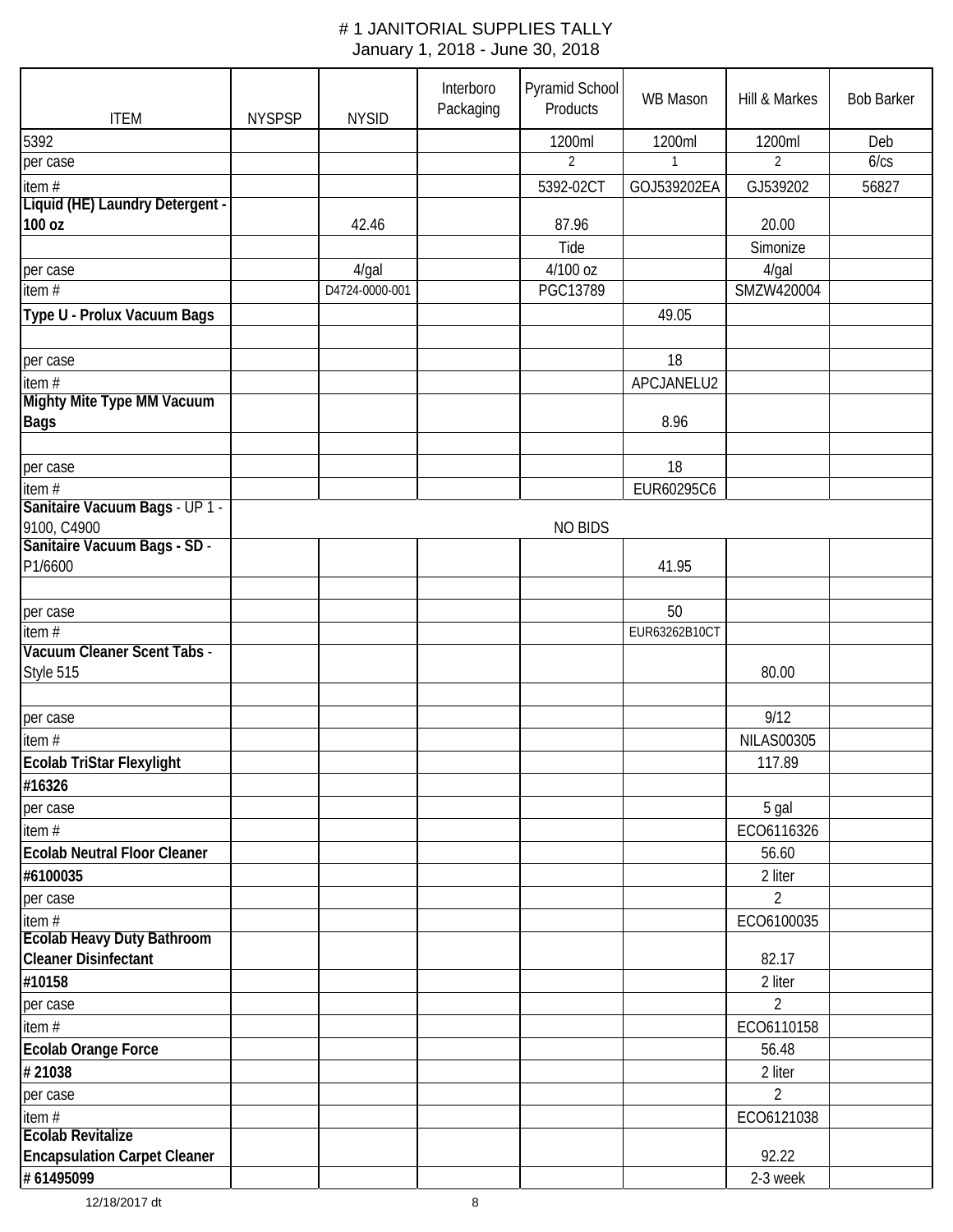| <b>ITEM</b>                              | <b>NYSPSP</b> | <b>NYSID</b>             | Interboro<br>Packaging | Pyramid School<br>Products | WB Mason                         | Hill & Markes            | <b>Bob Barker</b> |
|------------------------------------------|---------------|--------------------------|------------------------|----------------------------|----------------------------------|--------------------------|-------------------|
| per case                                 |               |                          |                        |                            |                                  | 4/gal                    |                   |
| item $#$                                 |               |                          |                        |                            |                                  | ECO6195099               |                   |
| <b>Ecolab Solid Surge Plus</b>           |               |                          |                        |                            |                                  | 192.89                   |                   |
| #17905                                   |               |                          |                        |                            |                                  | 9#                       |                   |
| per case                                 |               |                          |                        |                            |                                  | $\overline{4}$           |                   |
| item#                                    |               |                          |                        |                            |                                  | ECO6117905               |                   |
| <b>Ecolab All Purpose Cleaner</b>        |               |                          |                        |                            |                                  | 141.03                   |                   |
| #14205                                   |               |                          |                        |                            |                                  | 2 liter                  |                   |
| per case                                 |               |                          |                        |                            |                                  | $\overline{2}$           |                   |
| item#                                    |               |                          |                        |                            |                                  | ECO6100912               |                   |
| <b>Ecolab Solid Navisoft</b>             |               |                          |                        |                            |                                  | 119.49                   |                   |
| #16001                                   |               |                          |                        |                            |                                  | 6#                       |                   |
|                                          |               |                          |                        |                            |                                  | $\overline{2}$           |                   |
| per case                                 |               |                          |                        |                            |                                  |                          |                   |
| item $#$                                 |               |                          |                        |                            |                                  | ECO6116001               |                   |
| <b>Ecolab Stain Away</b>                 |               |                          |                        |                            |                                  | 52.92                    |                   |
| #13649                                   |               |                          |                        |                            |                                  | $4\#$                    |                   |
| per case                                 |               |                          |                        |                            |                                  | $\overline{2}$           |                   |
| item $#$                                 |               |                          |                        |                            |                                  | ECO6113649               |                   |
| Disposable Multipurpose Rags             |               |                          |                        |                            | 10.67                            | 35.00                    |                   |
| per case                                 |               |                          |                        |                            | 200                              | 800/bx                   |                   |
| item#                                    |               |                          |                        |                            | <b>KCC75260</b>                  | KIM05800                 |                   |
| Shop Rags - 100% cotton                  |               |                          |                        |                            | 23.46                            | 39.95                    |                   |
|                                          |               |                          |                        |                            |                                  | 25#                      |                   |
| per case                                 |               |                          |                        |                            | 50                               | c 180/cs                 |                   |
| item $#$                                 |               |                          |                        |                            | UFSN900RST                       | HSP34025                 |                   |
| <b>Terry Cloth Rags</b>                  |               |                          |                        |                            | 41.86                            | 40.74                    | 3.00              |
| 14 x 14                                  |               |                          |                        |                            |                                  | $25#$ box                | 15 x 18           |
| per case                                 |               |                          |                        |                            | 170                              |                          | dz                |
| item#                                    |               |                          |                        |                            | HOS53725                         | HSP53425                 | <b>WBC1518</b>    |
| <b>General Purpose Scouring Pad</b>      |               |                          |                        | 9.00                       | 1.75                             | 10.80                    |                   |
| $6"$ x 9"                                |               |                          |                        |                            |                                  |                          |                   |
| per case                                 |               |                          |                        | 60/ctn                     | 10                               | 60                       |                   |
| item#                                    |               |                          |                        | 0160201                    | BSDJAN3096                       | DSCMD69                  |                   |
| <b>Glass Cleaner</b>                     |               |                          |                        |                            | 13.84                            | 15.47                    |                   |
|                                          |               |                          |                        |                            |                                  | Simonize                 |                   |
|                                          |               |                          |                        |                            |                                  |                          |                   |
| per case<br>item $#$                     |               |                          |                        |                            | $\overline{4}$<br>CALISZB0400004 | $12$ /qt<br>SMZ08012     |                   |
| <b>Revitalize Miracle Spotter</b>        |               |                          |                        |                            |                                  |                          |                   |
| w/sprayer                                |               |                          |                        |                            |                                  | 185.47                   |                   |
| #14511                                   |               |                          |                        |                            |                                  | $2-3$ wk                 |                   |
| per case                                 |               |                          |                        |                            |                                  | 4/22 oz                  |                   |
| item#                                    |               |                          |                        |                            |                                  | ECO6101125               |                   |
|                                          |               | 47.38                    |                        |                            | 24.72                            | 39.25                    |                   |
| <b>Antibacterial Foam Soap</b><br>1250ml |               |                          |                        |                            |                                  |                          |                   |
|                                          |               | 1250ml<br>$\mathfrak{Z}$ |                        |                            | 1000ml                           | 1250ml<br>$\mathfrak{Z}$ |                   |
| per case<br>item#                        |               | D4078-0000-000           |                        |                            | 6<br>NCL043157                   | GJE5162EXL               |                   |
|                                          |               |                          |                        |                            |                                  |                          |                   |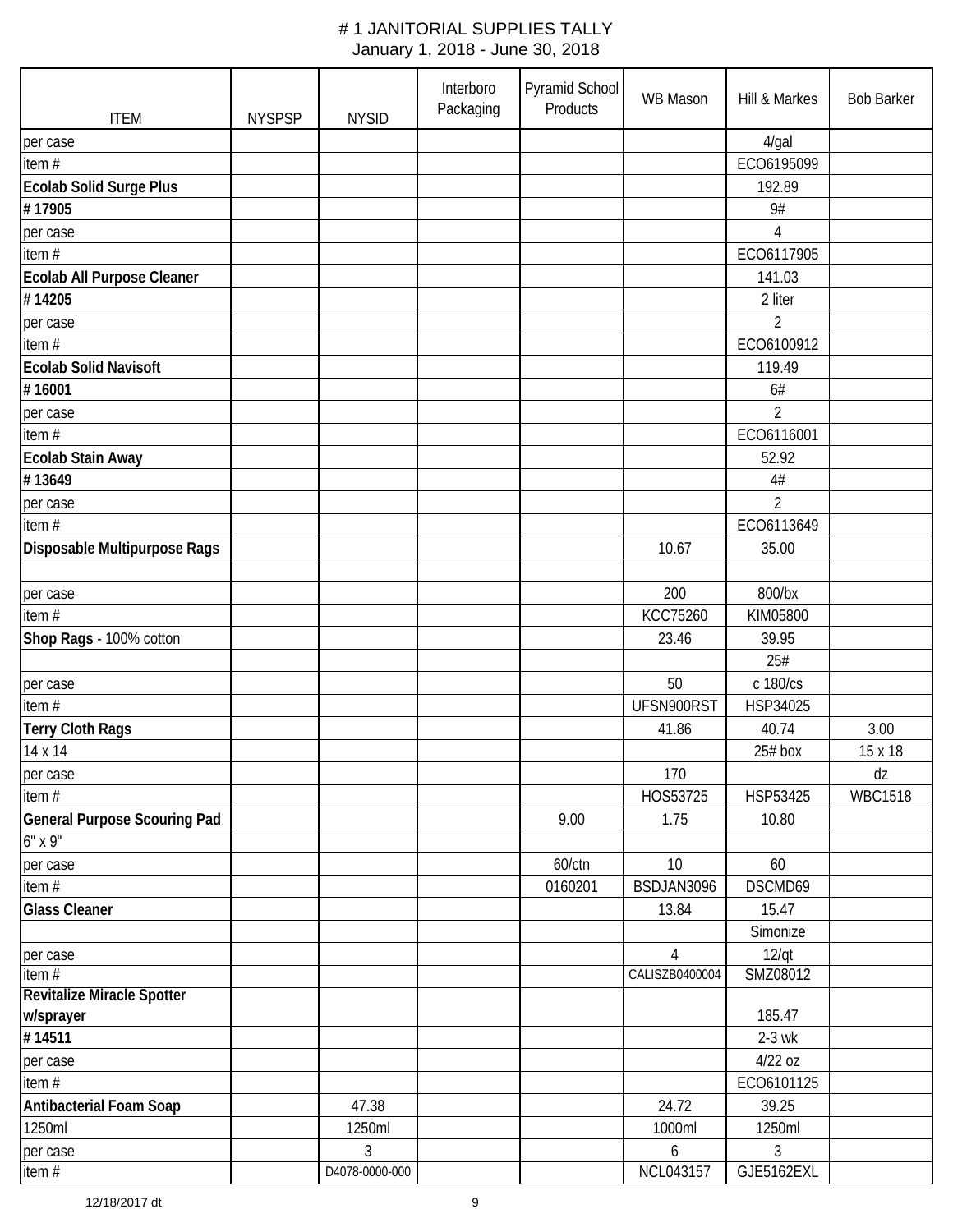| <b>ITEM</b>                       | <b>NYSPSP</b> | <b>NYSID</b>   | Interboro<br>Packaging | Pyramid School<br>Products | <b>WB Mason</b> | Hill & Markes    | <b>Bob Barker</b> |
|-----------------------------------|---------------|----------------|------------------------|----------------------------|-----------------|------------------|-------------------|
| <b>Antibacterial Foam Soap</b>    |               |                |                        |                            |                 |                  |                   |
| Dispenser - 1250ml                |               |                |                        |                            | 0               | $\boldsymbol{0}$ |                   |
|                                   |               |                |                        |                            |                 |                  |                   |
| per case                          |               |                |                        |                            | ea              | ea               |                   |
| item $#$                          |               |                |                        |                            | <b>NCL4216</b>  | GJ515506EXL      |                   |
| <b>Snapback Spray Buff Floor</b>  |               |                |                        |                            |                 |                  |                   |
| Cleaner                           |               |                |                        |                            | 36.95           | 34.00            |                   |
|                                   |               |                |                        |                            | gal             | Pioneer          |                   |
| per case                          |               |                |                        |                            | 4               | 4/1.06 gal       |                   |
| item #                            |               |                |                        |                            | BCC6080400      | PIO211MPE        |                   |
| <b>MPC All-Surf All Purpose</b>   |               |                |                        |                            |                 |                  |                   |
| Cleaner or equal                  |               | 41.70          |                        |                            | 17.82           | 15.89            |                   |
|                                   |               |                |                        |                            |                 | $AP-7$           |                   |
| per case                          |               | $4$ /gal       |                        |                            | $4$ /gal        | $4$ /gal         |                   |
| item #                            |               | D4505-0000-000 |                        |                            | NCL090129       | SMZP2666004      |                   |
| Simonize Freedom Bowl Cleaner     |               |                |                        |                            |                 |                  |                   |
| - 4 gal or equal                  |               |                |                        |                            | 13.45           | 14.50            |                   |
|                                   |               |                |                        |                            | qt              | qt               |                   |
| per case                          |               |                |                        |                            | 12              | 12               |                   |
| item $#$                          |               |                |                        |                            | SLD6333264      | SMZF1231012      |                   |
| Magic Erasers (Mr. Clean) or      |               |                |                        |                            |                 |                  |                   |
| equal                             | 22.44         | 12.19          |                        | 21.87                      | 6.00            | 21.65            |                   |
|                                   |               |                |                        |                            |                 |                  |                   |
| per case                          | 12/cs         | 24/cs          |                        | 24                         | 10              | 24/cs            |                   |
| item#                             | <b>NY 232</b> | D4715-0000-000 |                        | <b>PGC82027CT</b>          | BWK400BX        | PNG82027         |                   |
| <b>Enmotion Towels</b>            |               |                |                        |                            | 47.73           | 44.64            |                   |
| <b>Brown</b>                      |               |                |                        |                            | 800'            | 800'             |                   |
| per case                          |               |                |                        |                            | 6               | 6                |                   |
| item $#$                          |               |                |                        |                            | GPC89480        | GPF89480         |                   |
| <b>Enmotion Towels</b>            |               |                |                        |                            | 50.25           | 47.00            |                   |
| White                             |               |                |                        |                            | 800'            | 800'             |                   |
| per case                          |               |                |                        |                            | 6               | 6                |                   |
| item#                             |               |                |                        |                            | GPC89460        | GPF89460         |                   |
| <b>Sanitary Napkin Receptacle</b> |               |                |                        | 15.98                      | 14.14           | 12.00            | 22.00             |
| 10x7x3                            |               |                |                        |                            |                 |                  |                   |
| per case                          |               |                |                        | 6                          | $\mathbf{1}$    | $\mathbf{1}$     | ea                |
| item#                             |               |                |                        | ND <sub>1</sub> W          | RCP614000       | <b>IMP1102</b>   | J250-201W         |
| <b>Sanitary Napkin Receptacle</b> |               |                |                        |                            |                 |                  |                   |
| Liner                             |               |                |                        | 12.56                      | 11.79           | 12.22            | 24.00             |
| 10x7x3                            |               |                |                        |                            |                 |                  |                   |
| per case                          |               |                |                        | 500                        | 500             | 500/cs           | 1,000             |
| item#                             |               |                |                        | KL260                      | <b>RCP6141</b>  | <b>HSP260</b>    | 410               |
| MINIMUM ORDER TO AVOID            |               |                |                        |                            |                 | \$250 or \$25.00 |                   |
| <b>SHIPPING FEES</b>              |               |                |                        | \$50                       |                 | fee              |                   |

**SUBJECT TO FINAL APPROVAL**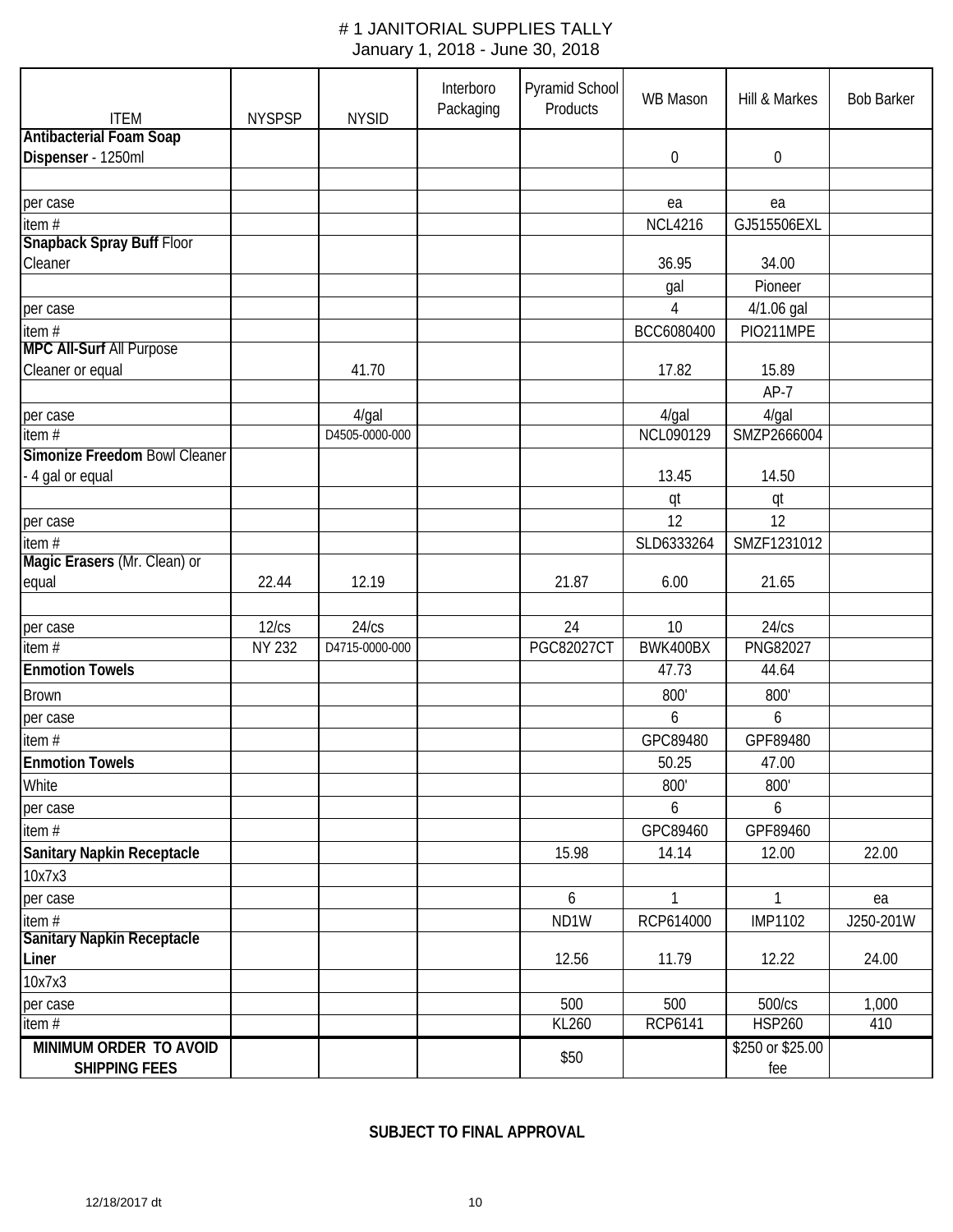January 1, 2018 - June 30, 2018

|                                        |                          |                     | Order Fee           |                   | \$25                       |
|----------------------------------------|--------------------------|---------------------|---------------------|-------------------|----------------------------|
| <b>ITEM</b>                            | <b>WB Mason</b>          | Interboro           | Hill & Markes       | <b>Bob Barker</b> | Pyramid School<br>Products |
| <b>All-Purpose Liquid Cleaner</b>      | 16.09                    |                     | 15.89               |                   |                            |
| gal                                    |                          |                     |                     |                   |                            |
| per case                               | 4                        |                     | $\overline{4}$      |                   |                            |
| item#                                  | NCL092729                |                     | SMZP2666004         |                   |                            |
| <b>Aluminum Foil</b>                   | 13.41                    |                     | 13.44               |                   |                            |
|                                        |                          |                     |                     |                   |                            |
| per case                               |                          |                     |                     |                   |                            |
| item $#$                               | <b>CSWF18500SD</b>       |                     | <b>WES294</b>       |                   |                            |
| Apron: Plastic                         | 32.95                    | 37.80               | 38.95               | 5.50              |                            |
|                                        |                          |                     |                     |                   |                            |
| per case                               | 1,000                    | 1,000               | $\frac{1}{10}$ /100 | 100               |                            |
| item#                                  | ATXP2442                 | <b>INT-2442-DA</b>  | ISL250011           | DA2442            |                            |
| Bib Apron: Clear Vinyl - 45x36 -12/pkg | 19.58                    |                     |                     |                   |                            |
|                                        |                          |                     |                     |                   |                            |
| per case                               | $10$ /pk                 |                     |                     |                   |                            |
| item #                                 | 167RA08C48               |                     |                     |                   |                            |
| Bags: 10# Elephant                     | 19.35                    |                     | 18.49               |                   |                            |
|                                        |                          |                     |                     |                   |                            |
| per case                               | 500<br><b>BAGGX10500</b> |                     | 500<br>DUO30910     |                   |                            |
| item #                                 | 10.77                    |                     | 10.85               |                   |                            |
| Bags: 10# Brown                        |                          |                     |                     |                   |                            |
| per case                               | 500                      |                     | 500                 |                   |                            |
| item#                                  | <b>BAGGK10500</b>        |                     | DUO80985            |                   |                            |
| Bags: 8# Brown Paper                   | 9.83                     |                     | 9.99                |                   |                            |
|                                        |                          |                     |                     |                   |                            |
| per case                               | 500                      |                     | 500                 |                   |                            |
| item $#$                               | BAGGK8500                |                     | DUO80984            |                   |                            |
| Bags: 6# White - waxed                 | 43.84                    |                     | 44.78               |                   |                            |
|                                        |                          |                     |                     |                   |                            |
| per case                               | 1,000                    |                     | 1,000               |                   |                            |
| item#                                  | BGC300296                |                     | PPC300296           |                   |                            |
| Bags: 6# White                         | 12.53                    |                     | 11.96               |                   |                            |
|                                        |                          |                     |                     |                   |                            |
| per case                               | 500                      |                     | 500                 |                   |                            |
| item $#$                               | <b>BAGGW6500</b>         |                     | DUO81223            |                   |                            |
| Bags: 6# Brown                         | 8.48                     |                     | 8.85                |                   |                            |
|                                        |                          |                     |                     |                   |                            |
| per case                               | 500                      |                     | 500                 |                   |                            |
| item#                                  | BAGGK6500                |                     | DUO80983            |                   |                            |
| Bags: 4# Brown                         | 7.10                     |                     | 7.15                |                   |                            |
|                                        |                          |                     |                     |                   |                            |
| per case                               | 500                      |                     | 500                 |                   |                            |
| item $#$                               | BAGGK4500                |                     | DUO081007           |                   |                            |
| Garbage Bags - Heavy                   | 11.57                    | 5.34/26.70          | 14.98               |                   |                            |
| 30-33 gal                              |                          |                     | 16 mic              |                   |                            |
| per case                               | 100<br>HERH6644TCR01     | 100 / 500           | 250                 |                   |                            |
| item $#$                               |                          | <b>INT-3340-Hvy</b> | FORCRHD3340X        |                   |                            |
| Garbage Bags - Heavy Duty - Black      | 14.94                    | 14.48 / 28.96       | 12.95               |                   |                            |
| 56 gal                                 |                          |                     | 1 mil               |                   |                            |
| per case                               | 100                      | 100 / 200           | 100                 |                   |                            |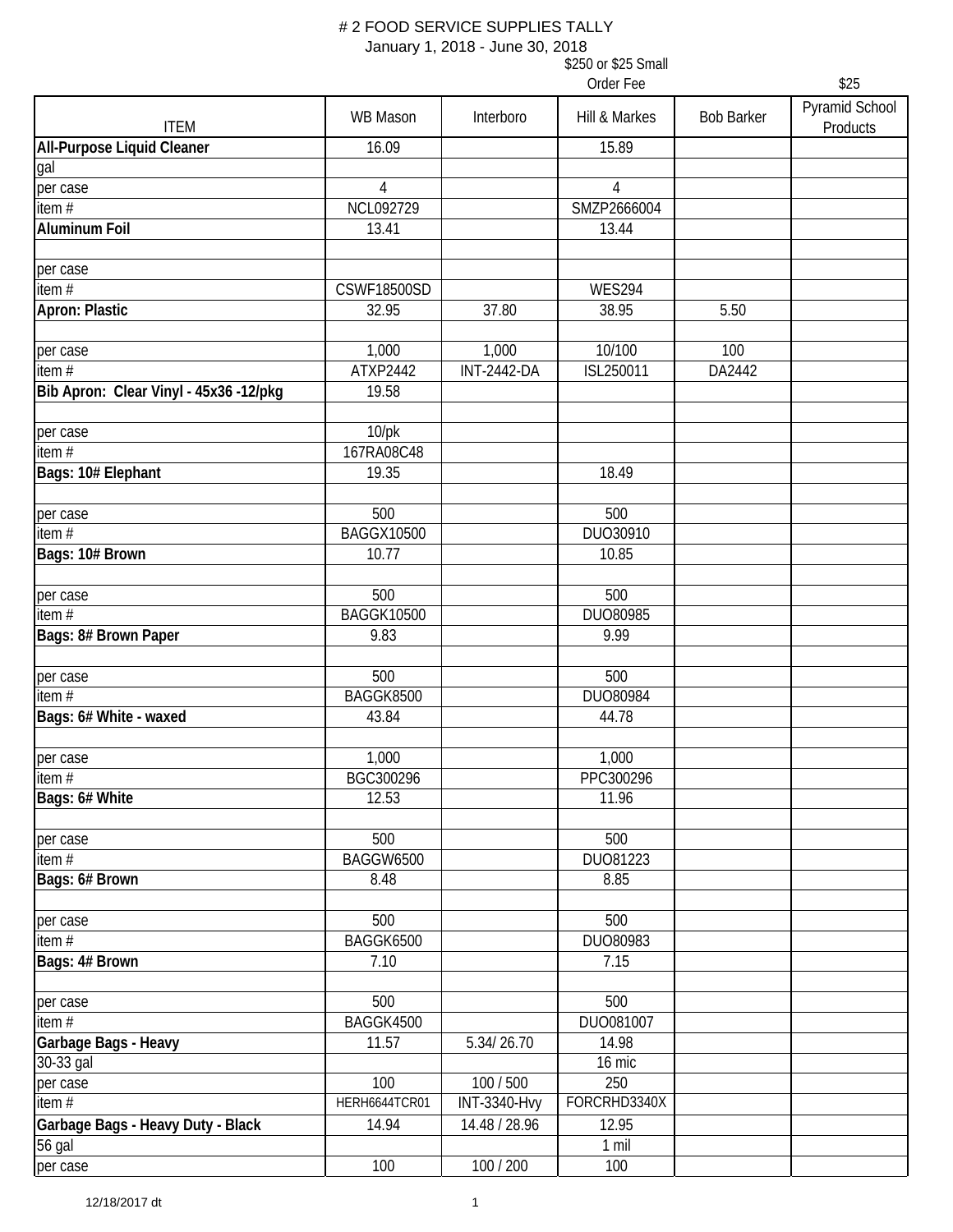January 1, 2018 - June 30, 2018

|                                          |                    |                         | Order Fee      |                   | \$25                       |
|------------------------------------------|--------------------|-------------------------|----------------|-------------------|----------------------------|
| <b>ITEM</b>                              | WB Mason           | Interboro               | Hill & Markes  | <b>Bob Barker</b> | Pyramid School<br>Products |
| item $#$                                 | HERH8647TK         | <b>INT-4348-Hvy</b>     | FORBK48BK      |                   |                            |
| Garbage Bags - Heavy Duty - Clear        | 16.81              | 16.34                   | 17.98          |                   |                            |
| 56 gal                                   |                    |                         | $1.1$ mil      |                   |                            |
| per case                                 | 100                | 100                     | 100            |                   |                            |
| item#                                    | HERH8647SC         | INT-4348-Xhvy           | FORCL48H       |                   |                            |
| <b>Poly Bags</b>                         | 11.31              | 34.88                   | 9.43           |                   |                            |
| 6x3x15                                   |                    |                         |                |                   |                            |
| per case                                 | 1,000              | 4,000                   | 1,000          |                   |                            |
| item $\overline{H}$                      | <b>IBSPB060315</b> | <b>INT-1015-Hvy</b>     | FOR110NP       |                   |                            |
| Poly Bags                                | 27.09              | 57.64                   | 16.50          |                   |                            |
| 10x18x24                                 |                    |                         |                |                   |                            |
| per case                                 | 500                | 2,000                   | 500            |                   |                            |
| item $#$                                 | IBSPB100824M       | <b>INT-1824-Hvy</b>     | FOR152NPM      |                   |                            |
| Sandwich Bags: #130 wax                  | 67.95              |                         | 67.08          |                   |                            |
| per case                                 | 6,000              |                         | 6,000          |                   |                            |
| item $#$                                 | BGC300404BX        |                         | PPC300404      |                   |                            |
| Sandwich Bags: plastic                   | 5.16               | 29.04                   | 15.60          |                   | 7.89                       |
|                                          |                    |                         |                |                   |                            |
| per case                                 | 2,000              | 6,000                   | 6,000          |                   | 2,000                      |
| item $#$                                 | <b>IBSPB675675</b> | <b>INT-675675-X-Hvy</b> | <b>ISL2001</b> |                   | <b>IBSPB675675</b>         |
| Zip Lock Bags                            | 32.56              |                         | 32.00          |                   | 11.98                      |
| gallon                                   |                    |                         |                |                   |                            |
| per case                                 | 1,000              |                         | 1,000          |                   | 250                        |
| item#                                    | LDD3655A           |                         | ISL210912      |                   | ZipGal2                    |
| <b>Banquet Paper</b>                     | 10.69              |                         | 10.44          |                   |                            |
|                                          |                    |                         | 300'           |                   |                            |
| per case                                 | 300'               |                         | roll           |                   |                            |
| item#                                    | LRP910000          |                         | <b>ROYTCD</b>  |                   |                            |
| Bleach                                   | 7.99               |                         | 14.50          |                   |                            |
| gal                                      | gal                |                         | 121 oz         |                   |                            |
| per case                                 | 6                  |                         | 3              |                   |                            |
| item#                                    | KIK11008635042     |                         | CLX30966       |                   |                            |
| 5 oz Bowls                               | 12.35              |                         | 15.56          |                   |                            |
| per case                                 | 1000               |                         | 1,000          |                   |                            |
| item#                                    | DCC5BWWCR          |                         | GEN80500       |                   |                            |
| 10 oz Bowls - Styrofoam                  | 33.47              |                         | 37.35          |                   |                            |
|                                          |                    |                         |                |                   |                            |
| per case                                 | 1,000              |                         | 1,000          |                   |                            |
| item#                                    | DCC10B20           |                         | DRT10B20       |                   |                            |
| 10 oz Bowl Lid                           | 19.62              |                         | 20.44          |                   |                            |
|                                          |                    |                         |                |                   |                            |
| per case                                 | 1,000              |                         | 1,000          |                   |                            |
| item $#$                                 | DCC20JL            |                         | DRT20JL        |                   |                            |
| 12 oz Bowls                              | 12.77              |                         | 13.28          |                   |                            |
| per case                                 | 1,000              |                         | 1,000          |                   |                            |
| item#                                    | DCC12BWWCR         |                         | GEN82100       |                   |                            |
| <b>Chlorine Sanitizer Test Strip Kit</b> | 4.96               |                         |                |                   |                            |
|                                          |                    |                         |                |                   |                            |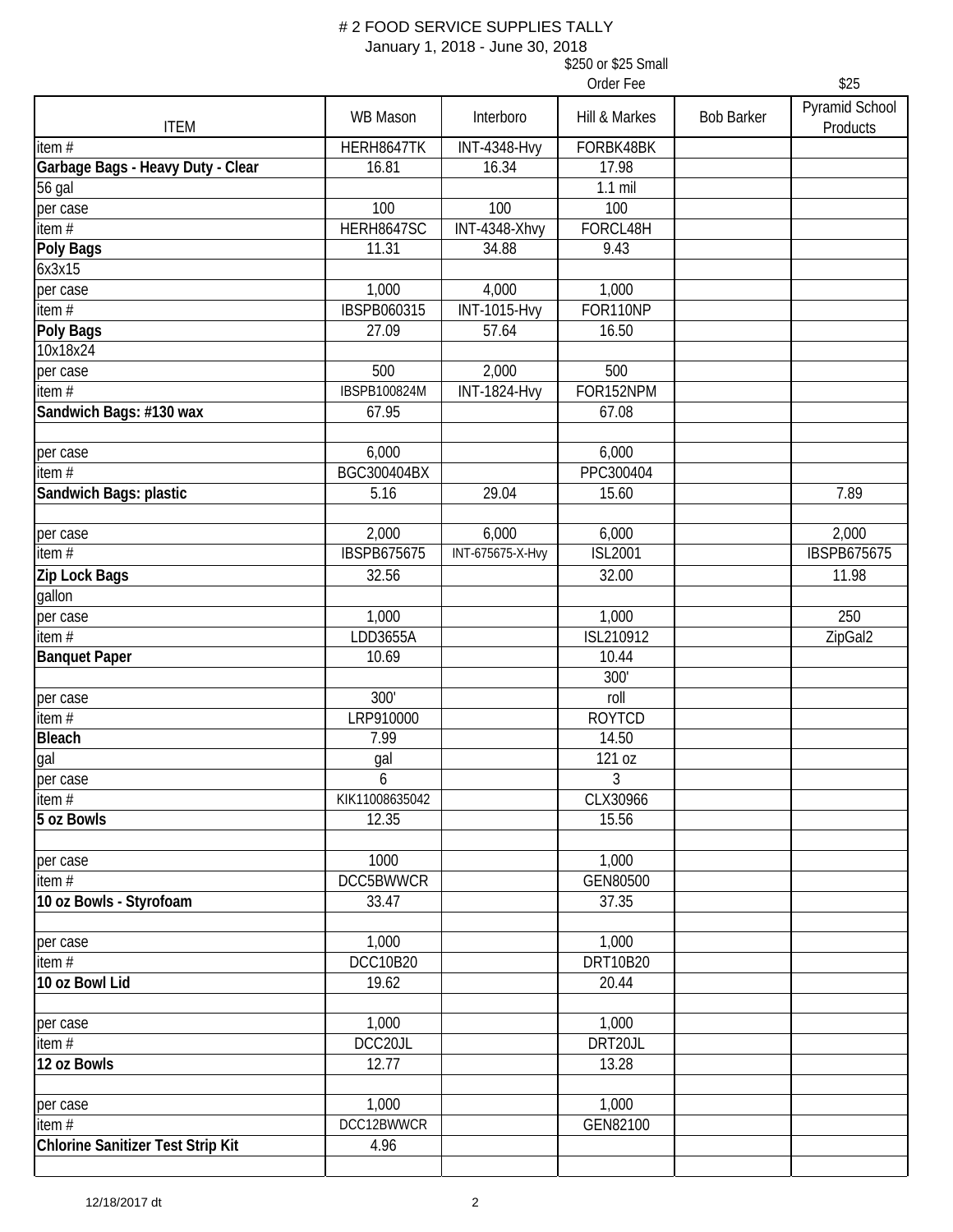January 1, 2018 - June 30, 2018

|                                         | January 1, 2010 - June JU, 2010<br>\$250 or \$25 Small |           |                       |                      |                            |  |
|-----------------------------------------|--------------------------------------------------------|-----------|-----------------------|----------------------|----------------------------|--|
|                                         | Order Fee                                              |           |                       |                      | \$25                       |  |
| <b>ITEM</b>                             | <b>WB Mason</b>                                        | Interboro | Hill & Markes         | <b>Bob Barker</b>    | Pyramid School<br>Products |  |
| per case                                | 200                                                    |           |                       |                      |                            |  |
| item#                                   | LAC4250BJ                                              |           |                       |                      |                            |  |
| <b>Coffee Filters</b>                   | 12.32                                                  |           | 16.50                 |                      |                            |  |
| 18 x 7.5                                |                                                        |           |                       |                      |                            |  |
| per case                                | 252                                                    |           | 252                   |                      |                            |  |
| item $#$                                | <b>BUNU318X7252CS</b>                                  |           | <b>BUNU318X7252CS</b> |                      |                            |  |
| Comet All Purpose Bleach Spray          | 37.89                                                  |           | 43.85                 |                      | 46.98                      |  |
|                                         | 32 oz                                                  |           |                       |                      | 32 oz                      |  |
| per case                                | 8                                                      |           | $3$ /gal              |                      | 8                          |  |
| item $#$                                | <b>PGC02287CT</b>                                      |           | PNG02291              |                      | <b>PGC02287CT</b>          |  |
| Container - Styrofoam - Hinged<br>9x9x3 | 12.75                                                  |           | 13.70                 |                      |                            |  |
| per case                                | 200                                                    |           | 200                   |                      |                            |  |
| item#                                   | DCC90HT1R                                              |           | GEN200VW              |                      |                            |  |
| Container - Styrofoam - Hinged<br>6x6x3 | 15.75                                                  |           | 17.37                 |                      |                            |  |
| per case                                | 500                                                    |           | 500                   |                      |                            |  |
| item#                                   | DCC60HT1                                               |           | GEN22500              |                      |                            |  |
| <b>Cotton Cloth</b>                     | 3.80                                                   |           |                       | 3.00                 |                            |  |
|                                         | 12                                                     |           |                       |                      |                            |  |
| per case<br>item $#$                    | WNCBTW30                                               |           |                       | dz<br><b>WBC1518</b> |                            |  |
|                                         |                                                        |           |                       |                      |                            |  |
| Cream Cleanser                          | 22.67                                                  |           | 19.58                 |                      |                            |  |
| qt                                      |                                                        |           | Simonize              |                      |                            |  |
| per case                                | 12                                                     |           | 12/qt                 |                      |                            |  |
| item#                                   | <b>NCL172545</b>                                       |           | SMZG1325012           |                      |                            |  |
| Cup - Foam - squat - 4 oz               | 19.27                                                  |           | 20.08                 |                      |                            |  |
| per case                                | 1,000                                                  |           | 1,000                 |                      |                            |  |
| item#                                   | DCC4J6                                                 |           | DRT4J6                |                      |                            |  |
| Lid for above                           | 11.39                                                  |           | 11.50                 |                      |                            |  |
| per case                                | 1,000                                                  |           | 1,000                 |                      |                            |  |
| item#                                   | DCC6JL                                                 |           | DRT6JL                |                      |                            |  |
| Cup - Foam - squat - 8 oz               | 34.44                                                  |           | 34.80                 |                      |                            |  |
| per case                                | 1,000                                                  |           | 1,000                 |                      |                            |  |
| item#                                   | DCC8SJ20                                               |           | DRT8SJ20              |                      |                            |  |
| Lid for above                           | 19.62                                                  |           | 20.44                 |                      |                            |  |
| per case                                | 1,000                                                  |           | 1,000                 |                      |                            |  |
| item#                                   | DCC20JL                                                |           | DCC20JL               |                      |                            |  |
| Cup: Hot/Cold, 8 oz                     | 18.38                                                  |           | 18.58                 |                      |                            |  |
| DC8J                                    |                                                        |           |                       |                      |                            |  |
| per case                                | 1,000                                                  |           | 1,000                 |                      |                            |  |
| item#                                   | DCC8J8                                                 |           | DRT8J8                |                      |                            |  |
|                                         |                                                        |           |                       |                      |                            |  |

**Lid for above: Hot/Cold, 8 oz** 11.68 11.80

per case 1,000 **1,000** 1,000 1,000 item # DCC8JL DRT8JL **Cup: Souffle, 2 oz 21.31 21.31 21.64**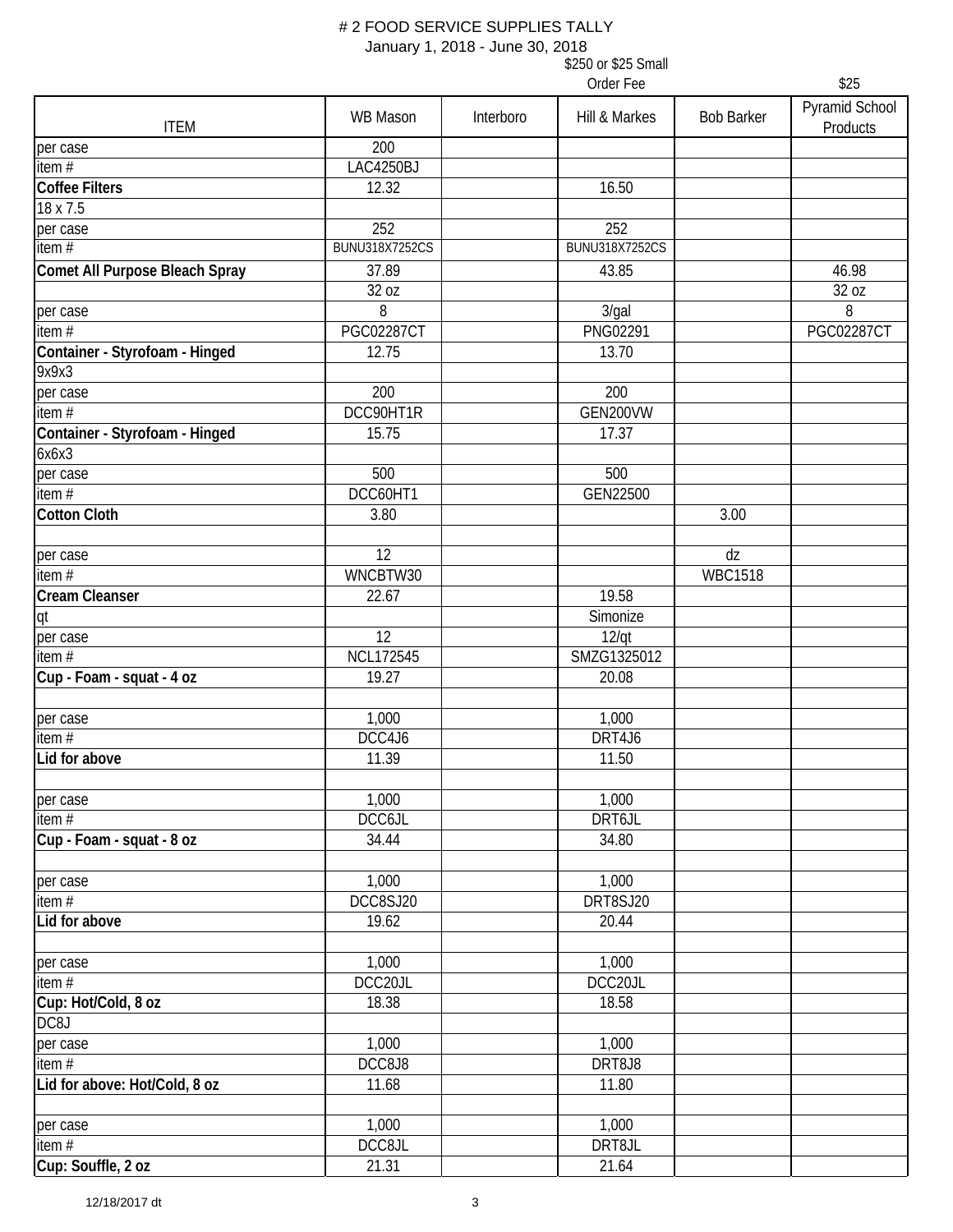January 1, 2018 - June 30, 2018

|                                                                  |                   |                                | Order Fee      |                   | \$25                       |
|------------------------------------------------------------------|-------------------|--------------------------------|----------------|-------------------|----------------------------|
| <b>ITEM</b>                                                      | <b>WB Mason</b>   | Interboro                      | Hill & Markes  | <b>Bob Barker</b> | Pyramid School<br>Products |
| DC8J                                                             |                   |                                |                |                   |                            |
| per case                                                         | 2,500             |                                | 2,500          |                   |                            |
| item $#$                                                         | DCC200PC          |                                | <b>SLOB200</b> |                   |                            |
| Cup Lid: Souffle, 2 oz                                           | 15.38             |                                | 16.50          |                   |                            |
| per case                                                         | 2,500             |                                | 2,500          |                   |                            |
| item $#$                                                         | DCCPL200N         |                                | SLOPL2         |                   |                            |
| Deli Container - clear w/lid - 12 oz -                           |                   |                                |                |                   |                            |
| rectangular                                                      | 21.53             |                                | 23.65          |                   |                            |
| per case                                                         | 200               |                                | 200            |                   |                            |
| item#                                                            | GNPAD12           |                                | GENAD12        |                   |                            |
| Dinex 8 oz disposible lids for 8 oz Turnbury                     |                   |                                |                |                   |                            |
| mugs                                                             | 50.06             |                                | 36.50          |                   |                            |
| per case                                                         | 1,000             |                                | 1,000          |                   |                            |
| item $#$                                                         | SLD2081886        |                                | DIN30008775    |                   |                            |
| Dawn Dish Soap                                                   | 47.34             |                                | 53.60          |                   | 57.98                      |
| gal                                                              |                   |                                |                |                   | Dawn                       |
| per case                                                         | $4$ /gal          |                                | $4$ /gal       |                   | 3/gal                      |
| item#                                                            | <b>PGC57445CT</b> |                                | PNG57445       |                   | PGC36217                   |
| Dishwasher Detergent                                             | 31.49             |                                | 56.47          |                   |                            |
| Cascade or equal                                                 | 45 oz             |                                | Nufoam         |                   |                            |
| per case                                                         | 9                 |                                | $4$ /gal       |                   |                            |
| item $#$                                                         | PGC40148          |                                | GLI200012      |                   |                            |
| <b>Excaliber Sanitizer</b>                                       |                   |                                | <b>NO BIDS</b> |                   |                            |
| Film - 18" x 500'                                                | 14.89             |                                | 11.45          |                   |                            |
|                                                                  |                   |                                | 2000'          |                   |                            |
| per case                                                         | roll              |                                | roll           |                   |                            |
| item#                                                            | WPACCW182         |                                | <b>WES182</b>  |                   |                            |
| Flash Dri                                                        |                   |                                | 36.34          |                   |                            |
| 5 gal                                                            |                   |                                | Simonize CX8   |                   |                            |
| per case                                                         |                   |                                | 5 gal          |                   |                            |
| item#                                                            |                   |                                | SMZC0710005    |                   |                            |
| Gloves - latex - small - for food handling<br>for food handling  | 23.99             | 25.00                          | 31.70          | 45.50             | 31.00                      |
| per case                                                         | 10/100            | 1,000                          | 1,000          | 1,000             | 100/10                     |
| item#                                                            | <b>CSWLGPPFGS</b> | FirstCare/JobGuard-<br>$Sm-LG$ | ISL100202      | ZGRPR-S           | LSM5101                    |
| Gloves - latex - medium - for food handling<br>for food handling | 23.99             | 25.00                          | 31.70          | 45.50             | 31.00                      |
| per case                                                         | 10/100            | 1,000<br>FirstCare/JobGuard-   | 1,000          | 1,000             | 100/10                     |
| item#                                                            | <b>CSWLGPPFGM</b> | Med-LG                         | ISL100204      | GRPR-M            | LMD5101                    |
| Gloves - latex - large - for food handling                       | 23.99             | 25.00                          | 31.70          | 45.50             | 31.00                      |
|                                                                  |                   |                                |                |                   |                            |
| per case                                                         | 10/100            | 1,000                          | 1,000          | 1,000             | 100/10                     |
| item#                                                            | CSWLGPPFGL        | FirstCare/JobGuard-<br>IRG-LG  | ISL100206      | <b>GRPR-L</b>     | LLG5101                    |
| Gloves - plastic - for food handling                             | 45.45             | 36.40                          | 41.05          | 32.50             | 38.00                      |
|                                                                  |                   |                                |                |                   |                            |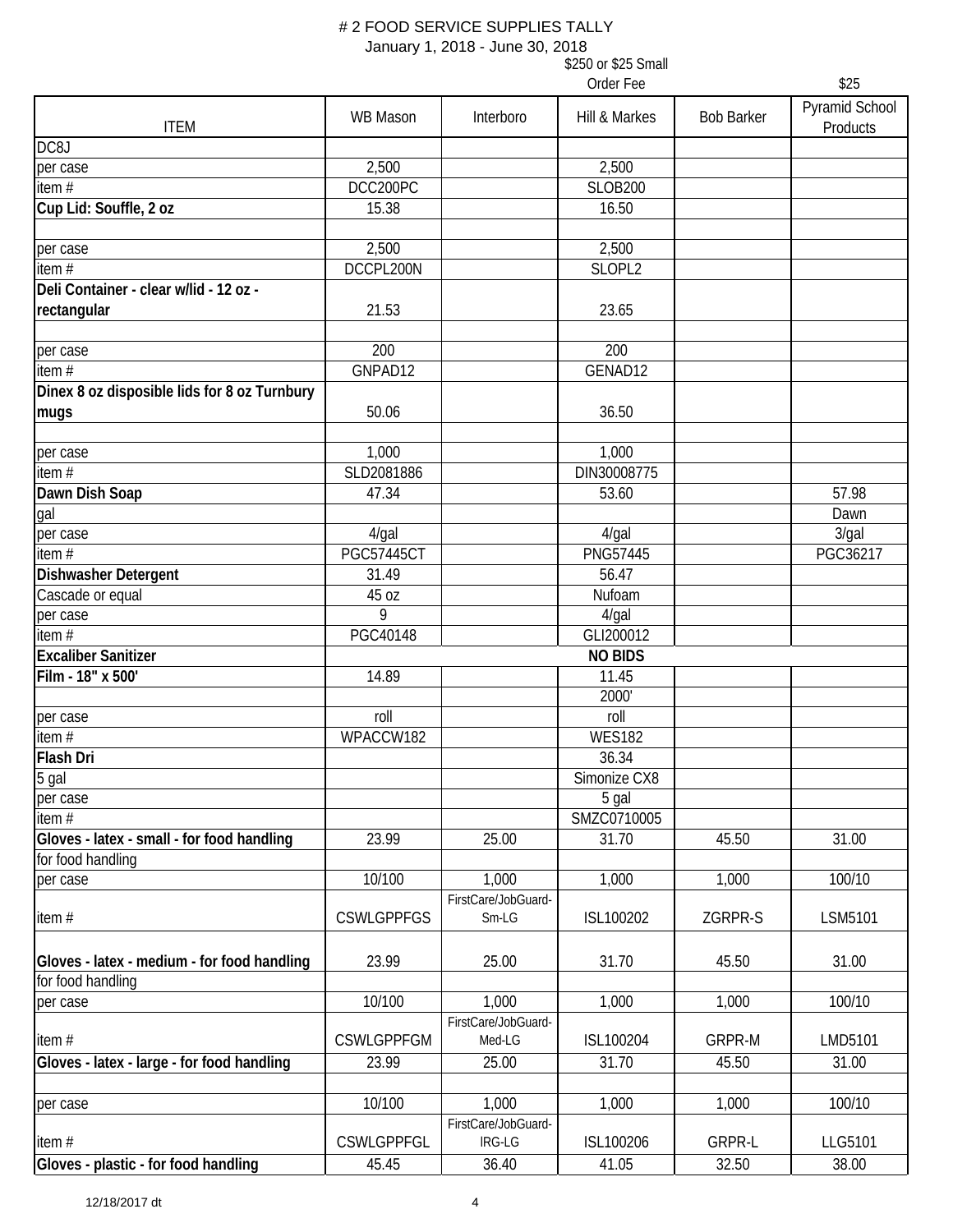January 1, 2018 - June 30, 2018

|                                 |                    |                  | Order Fee        |                   | \$25                       |
|---------------------------------|--------------------|------------------|------------------|-------------------|----------------------------|
| <b>ITEM</b>                     | <b>WB Mason</b>    | Interboro        | Hill & Markes    | <b>Bob Barker</b> | Pyramid School<br>Products |
|                                 |                    |                  |                  | vinyl             |                            |
| per case                        | 10000              | 10,000           | 10/10/100        | 1,000             | 10/100                     |
|                                 | AKRHD901500(SM)    |                  |                  |                   |                            |
|                                 | AKRHD902500(MD)    |                  |                  |                   |                            |
|                                 | AKRHDH903500(LG)A  | INT-S, M, L, XL- |                  |                   |                            |
| item $#$                        | KRDHD924500(XL)    | PG               | ISL104GB(2-6)    | GVP9-XL           | <b>PXL6501</b>             |
| <b>Hair Nets</b>                | 19.39              | 94.80            | 101.80           | 11.00             |                            |
|                                 |                    |                  |                  |                   |                            |
| per case                        | 1,000              | 1,440            | 10/144           | 500               |                            |
|                                 |                    | MPR-70424/305-   |                  |                   |                            |
| item#                           | ATXBC211000        | <b>FH20</b>      | FDIHN500BR       | <b>HN500</b>      |                            |
| <b>Heavy Duty Floor Cleaner</b> | 16.71              |                  | 16.48            |                   |                            |
| liquid                          |                    |                  |                  |                   |                            |
| per case                        | 4 gal              |                  | 4 gal            |                   |                            |
| item $\overline{H}$             | NCL100129          |                  | SMZB0320004      |                   |                            |
| <b>Laundry Detergent</b>        | 23.24              |                  | 20.00            |                   |                            |
| liquid                          |                    |                  |                  |                   |                            |
| per case                        | 4 gal              |                  | 4 gal            |                   |                            |
| item $#$                        | CALISZL2148004     |                  | SMZW420004       |                   |                            |
| <b>Laundry Detergent</b>        | 20.45              |                  | 21.00            |                   |                            |
| powder                          |                    |                  |                  |                   |                            |
| per case                        | 40 #               |                  | 50#              |                   |                            |
| item $#$                        | BWKHURACAN40       |                  | SMZC0597050      |                   |                            |
| <b>Lime Away</b>                | 31.80              |                  | 22.96            |                   |                            |
| per case                        | 4 gal              |                  | 4 gal            |                   |                            |
| item $#$                        | <b>NCL112629</b>   |                  | SMZL2125004      |                   |                            |
| Napkins - 1 ply                 | 23.23              |                  | 22.10            |                   |                            |
| per case                        | 6,000              |                  | 6,000            |                   |                            |
| item #                          | MOR1250            |                  | <b>MOR1250MS</b> |                   |                            |
| Pan Liners                      | 29.95              |                  | 29.10            |                   |                            |
| 16.375" x 24.375"               |                    |                  |                  |                   |                            |
| per case                        | 1,000              |                  | 1,000            |                   |                            |
| item $#$                        | <b>GENPANLINER</b> |                  | PPC030001        |                   |                            |
| Paper Place Mats                | 9.79               |                  | 15.03            |                   |                            |
| white                           |                    |                  |                  |                   |                            |
| per case                        | 1,000              |                  | 1,000            |                   |                            |
| item $#$                        | LMILP100           |                  | <b>SNF150</b>    |                   |                            |
| Paper Place Mats                | 18.10              |                  | 16.38            |                   |                            |
| green                           |                    |                  |                  |                   |                            |
| per case                        | 1,000              |                  | 1,000            |                   |                            |
| item#                           | HFM310528          |                  | SNF6025          |                   |                            |
| Paper Place Mats                | 18.52              |                  | 17.00            |                   |                            |
| red                             |                    |                  |                  |                   |                            |
| per case                        | 1,000              |                  | 1,000            |                   |                            |
| item $#$                        | HFM310521          |                  | SFN6005          |                   |                            |
| Paper Towels - Brown            | 40.44              |                  | 40.40            |                   |                            |
| (for Towel Master)              |                    |                  |                  |                   |                            |
| per case                        | 12                 |                  | 12/450           |                   |                            |
| item $#$                        | GPC19724           |                  | GPF19724         |                   |                            |
| Paper Towels - White            | 14.45              |                  | 15.40            |                   |                            |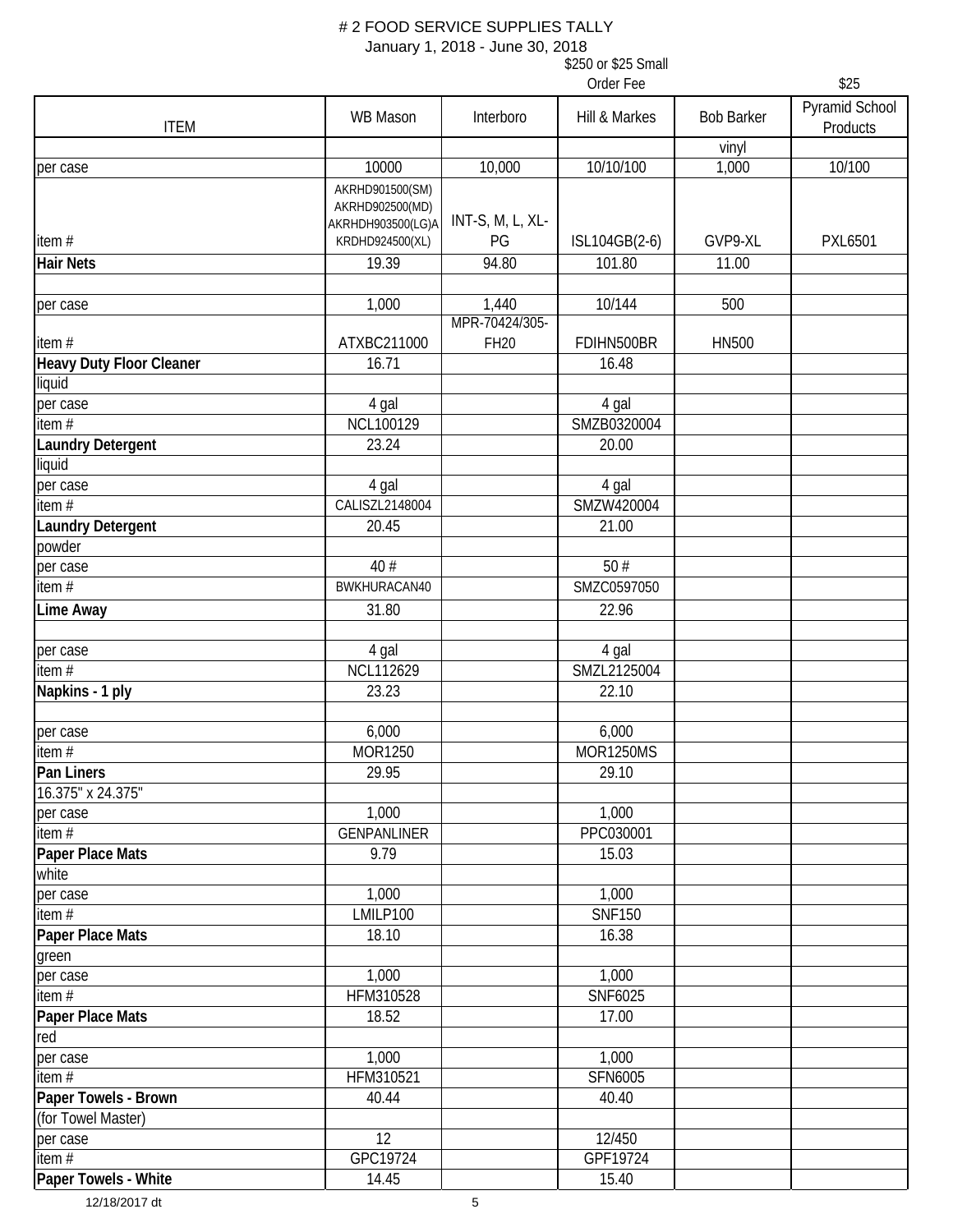January 1, 2018 - June 30, 2018

|                             |                 |           | Order Fee     |                   | \$25                       |
|-----------------------------|-----------------|-----------|---------------|-------------------|----------------------------|
| <b>ITEM</b>                 | WB Mason        | Interboro | Hill & Markes | <b>Bob Barker</b> | Pyramid School<br>Products |
| regular roll                | 85              |           | 85            |                   |                            |
| per case                    | 30              |           | 30            |                   |                            |
| item#                       | MRC06350        |           | CASK085       |                   |                            |
| <b>Plastic Forks</b>        | 4.80            |           | 4.85          |                   |                            |
| bulk                        |                 |           |               |                   |                            |
| per case                    | 1,000           |           | 1,000         |                   |                            |
| item#                       | CSWFPPWP1000    |           | NPP406010     |                   |                            |
| <b>Plastic Knives</b>       | 4.80            |           | 4.85          |                   |                            |
| bulk                        |                 |           |               |                   |                            |
| per case                    | 1,000           |           | 1,000         |                   |                            |
| item#                       | CSWKNPPWP1000   |           | NPP406017     |                   |                            |
| <b>Plastic Spoons</b>       | 4.80            |           | 4.85          |                   |                            |
| bulk                        |                 |           |               |                   |                            |
| per case                    | 1,000           |           | 1,000         |                   |                            |
| item $#$                    | CSWTSPPWP1000   |           | NPP406014     |                   |                            |
| <b>Plastic Wrap</b>         | 11.95           |           | 11.45         |                   |                            |
| 18 x 2,000                  |                 |           |               |                   |                            |
| per case                    | 2,000'          |           |               |                   |                            |
| item $#$                    | WPACCW182       |           | <b>WES182</b> |                   |                            |
| Plates - paper - 6"         | 9.45            |           | 9.25          |                   |                            |
| per case                    | 1,000           |           | 10/100        |                   |                            |
| item#                       | SGV421278       |           | ASP10106      |                   |                            |
| Plates - paper - 9"         | 15.77           |           | 18.00         |                   |                            |
| per case                    | 1,000           |           | 1,000         |                   |                            |
| item#                       | SGV4212860      |           | ASP121005     |                   |                            |
| Plates - styrofoam - 9"     | 11.77           |           | 12.41         |                   |                            |
|                             |                 |           |               |                   |                            |
| per case                    | 500             |           | 500           |                   |                            |
| item $#$                    | <b>DCC9PWCR</b> |           | GEN80900      |                   |                            |
| Plates - styrofoam - 10.25" | 21.48           |           | 28.01         |                   |                            |
| per case                    | 500             |           | 500           |                   |                            |
| item #                      | DCC10PWCR       |           | GEN81000      |                   |                            |
| Powder Cleaner              | 15.87           |           | 17.65         |                   |                            |
| qt                          | 21 oz           |           | 21 oz         |                   |                            |
| per case                    | 24              |           | 24            |                   |                            |
| item#                       | CALICCP752088   |           | CAL752088     |                   |                            |
| Sacks 1/6                   | 31.73           |           | 31.06         |                   |                            |
| per case                    | 500             |           | 500           |                   |                            |
| item #                      | BAGSK1652       |           | DUO80076      |                   |                            |
| <b>Scotch Brite Pads</b>    | 1.75            |           | 10.80         |                   | 11.32                      |
| per case                    | 10              |           | 60            |                   | 60                         |
| item #                      | BSDJAN3096      |           | DSCMD69       |                   | 0160201                    |
| Speedball Cleaner           | 17.47           |           | 18.68         |                   |                            |
|                             |                 |           | qt            |                   |                            |
| per case                    | 12              |           | 12            |                   |                            |
| item #                      | BCC5283200      |           | SMZC0595012   |                   |                            |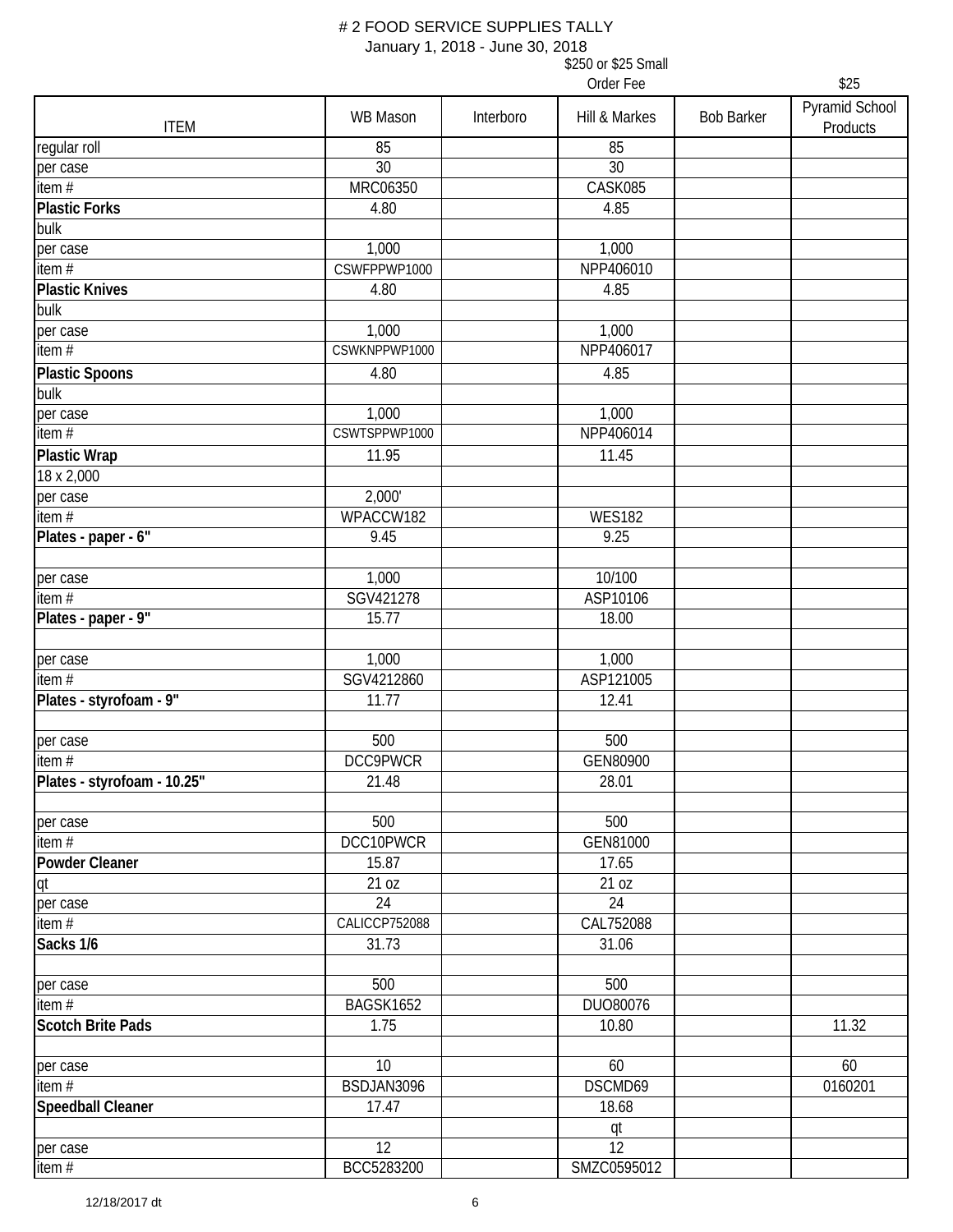January 1, 2018 - June 30, 2018

|                                       |                    |           | Order Fee        |                   | \$25                       |
|---------------------------------------|--------------------|-----------|------------------|-------------------|----------------------------|
| <b>ITEM</b>                           | <b>WB Mason</b>    | Interboro | Hill & Markes    | <b>Bob Barker</b> | Pyramid School<br>Products |
| <b>Stainless Steel Scrubber</b>       | 20.31              |           | 28.00            |                   | 21.56                      |
| per case                              | 72                 |           | 72               |                   | 72                         |
| item $#$                              | PME75004292        |           | <b>ROYS7756</b>  |                   | 434PP                      |
| Tray - aluminum - 3 compartment HDM   | 38.47              |           | 34.15            | 111.00<br>4 comp  |                            |
| per case                              | 250                |           | 200              | 10/cs             |                            |
| item $#$                              | <b>WPPP73930CP</b> |           | PACY7139TP       | TRAY4BR           |                            |
| <b>Water Test Strips</b>              | 4.59               |           |                  |                   |                            |
| <b>QUAQR 7347636</b>                  |                    |           |                  |                   |                            |
| per case                              | 100/tube           |           |                  |                   |                            |
| item $#$                              | LAC2951            |           |                  |                   |                            |
| Wypalls x 60                          | 12.25              |           | 12.60            |                   | 15.79                      |
| 2 ply / 85 sht                        |                    |           |                  |                   |                            |
| per case                              | 180                |           | 180              |                   | 180                        |
| item $\overline{H}$                   | KCC34015           |           | KIM34015         |                   | KCC34015                   |
| Zappers All Purpose Towel             | 25.96              |           | 51.98            |                   |                            |
| blue                                  |                    |           |                  |                   |                            |
| per case                              | 160                |           | 150              |                   |                            |
| item $#$                              | KCC41041           |           | CHX03120011      |                   |                            |
| 3 Compartment Trays                   |                    |           | 159.00           |                   |                            |
| Oliver                                |                    |           |                  |                   |                            |
| per case                              |                    |           | 600              |                   |                            |
| item $#$                              |                    |           | OLV2103          |                   |                            |
| 32 oz Spray Bottle                    | .36                |           | .43              | 6.00              | .41                        |
|                                       |                    |           |                  | w/trigger spray   |                            |
| per case                              | ea                 |           | ea               | 3/cs              | ea                         |
| item#                                 | TOL120125          |           | <b>IMP5032WG</b> | 130553            | 5032WG                     |
| Trigger Sprayer for 32 oz Bottle      | .33                |           | .37              |                   | .39                        |
|                                       |                    |           |                  |                   |                            |
| per case                              | ea                 |           | ea               |                   | ea                         |
| item#                                 | TOL110246          |           | <b>IMP4902</b>   |                   | 4902                       |
| <b>Apex Dishwasher Solid</b>          |                    |           | 109.73           |                   |                            |
| 17062                                 |                    |           |                  |                   |                            |
| per case                              |                    |           | 6/6.75#          |                   |                            |
| item $#$                              |                    |           | ECO6117062       |                   |                            |
| Fast Foam Degreaser                   |                    |           | 46.17            |                   |                            |
| 10126                                 |                    |           |                  |                   |                            |
| per case                              |                    |           | 6/32 oz          |                   |                            |
| item#                                 |                    |           | ECO6110126       |                   |                            |
| <b>Solid Power XL</b>                 |                    |           | 100.22           |                   |                            |
| 6100185                               |                    |           |                  |                   |                            |
|                                       |                    |           | 4/9#             |                   |                            |
| per case<br>item $#$                  |                    |           | ECO6100185       |                   |                            |
|                                       |                    |           |                  |                   |                            |
| Oasis 115 XP Floor Cleaner            |                    |           | 40.53            |                   |                            |
| 10625                                 |                    |           |                  |                   |                            |
| per case                              |                    |           | $2.5$ gal        |                   |                            |
| item#                                 |                    |           | ECO6110625       |                   |                            |
| Oasis 100 Neutral All Purpose Cleaner |                    |           | 57.88            |                   |                            |
| 14522                                 |                    |           |                  |                   |                            |
| per case                              |                    |           | $2.5$ gal        |                   |                            |